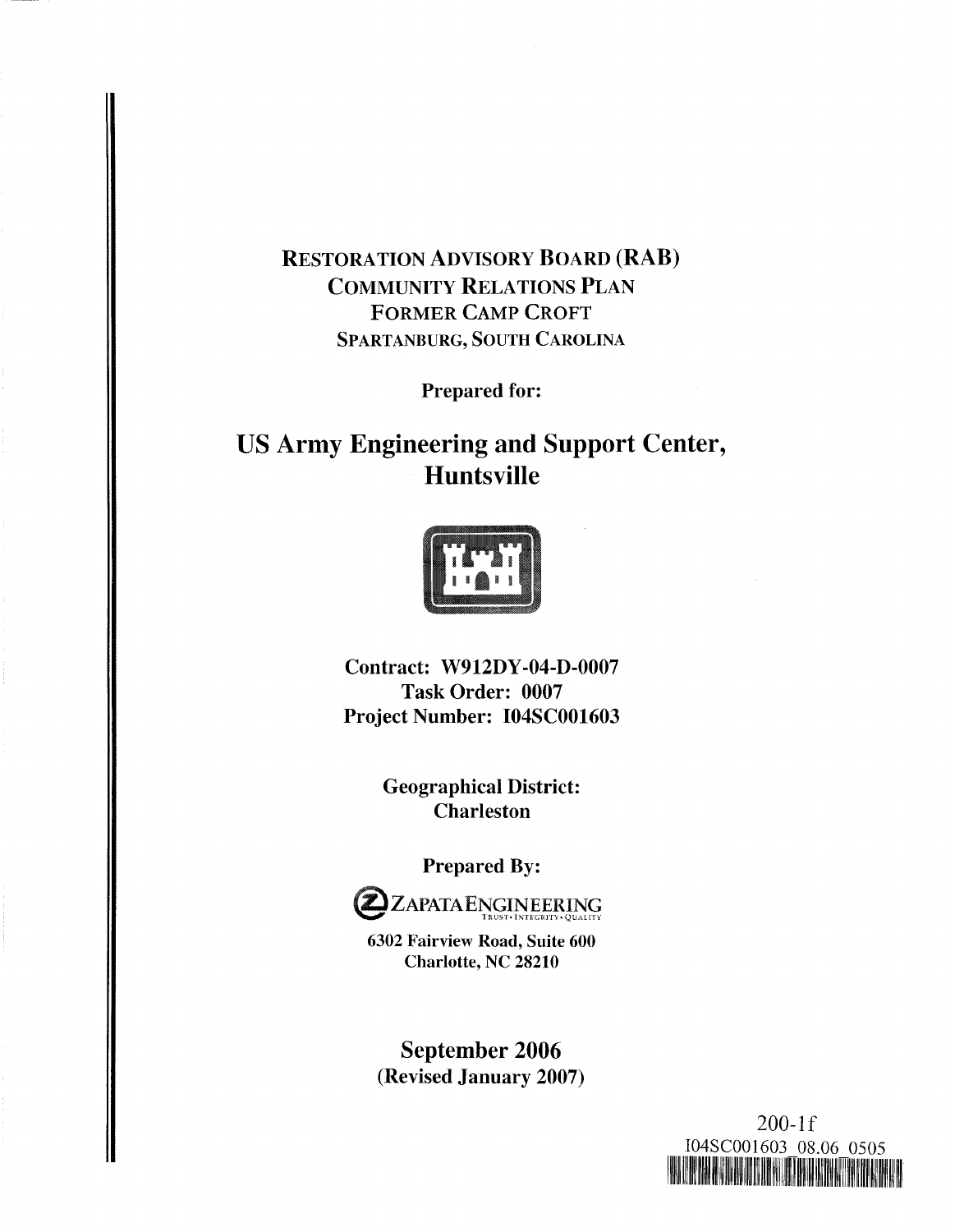

January 31,2007

Mr. Brendan Slater US Army Engineering and Support Center, Huntsville CEHNC-OE-DC 4820 University Square Huntsville, AL 35816

RE: Former Camp Croft Restoration Advisory Board Support Revised Final Community Relations Plan Contract No.: W912DY-04-D-0007, Task Order 0007

Dear Mr. Slater:

Please find enclosed four copies of the Revised Final Amended Community Relations Plan. Appendix A - Contact List of Key Community Leaders and Interested Parties has been updated to reflect the outcome of the November 2006 elections. A DVD/CD containing the electronic files is affixed to the back cover of each document. The revised document is posted on the website and has been forwarded to the Information Repository in Spartanburg.

Sincerely, ZAPATAENGINEERING, P.A.

By: Suzy Cantor-McKinney Project Manager

Enclosure

cc: Mr. Dennis McKinley US Army Corps of Engineers, Charleston District

Ms. Wanda Hampton (w/out enclosures)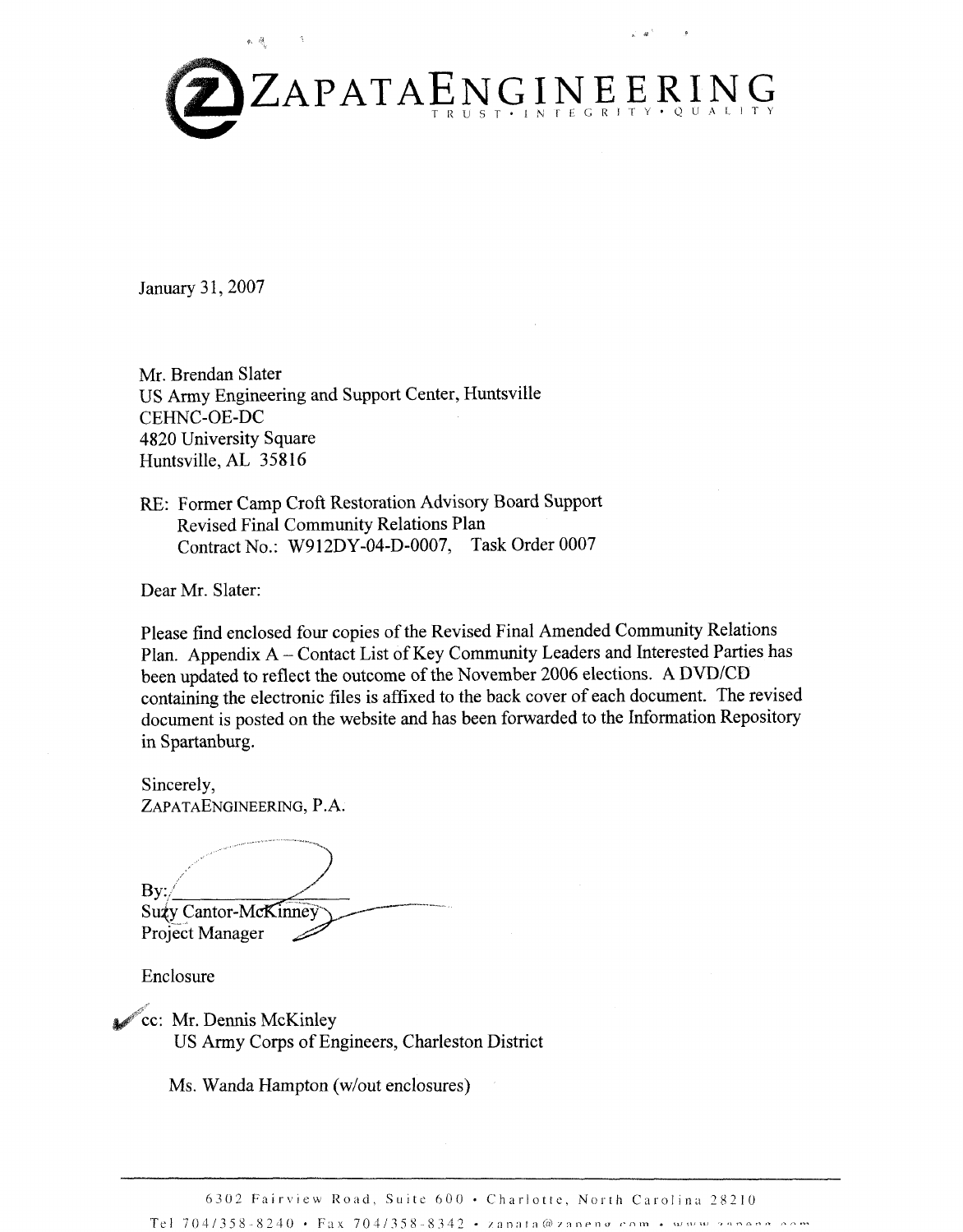

January 31, 2007

Spartanburg County Public Library Reference Department 151 S. Church Street Spartanburg, SC 29302

Dear Sir or Madam:

Enclosed, please find one copy of the Revised Community Relations Plan for the former Camp Croft, to be maintained in the Information Repository. We request that you mark the document "For In-House Use Only." Please discard the submittal dated September 2006.

Please contact me at (704) 358-8240 if you have any questions.

Sincerely, ZAPATAENGINEERING, P.A.

 $\mathbf{By:}$ 

Suzy Cantor-McKinney Project Manager

Enclosure

Cc: Dennis McKinley US Army Engineer District, Charleston

> Brendan Slater US Army Engineering and Support Center, Huntsville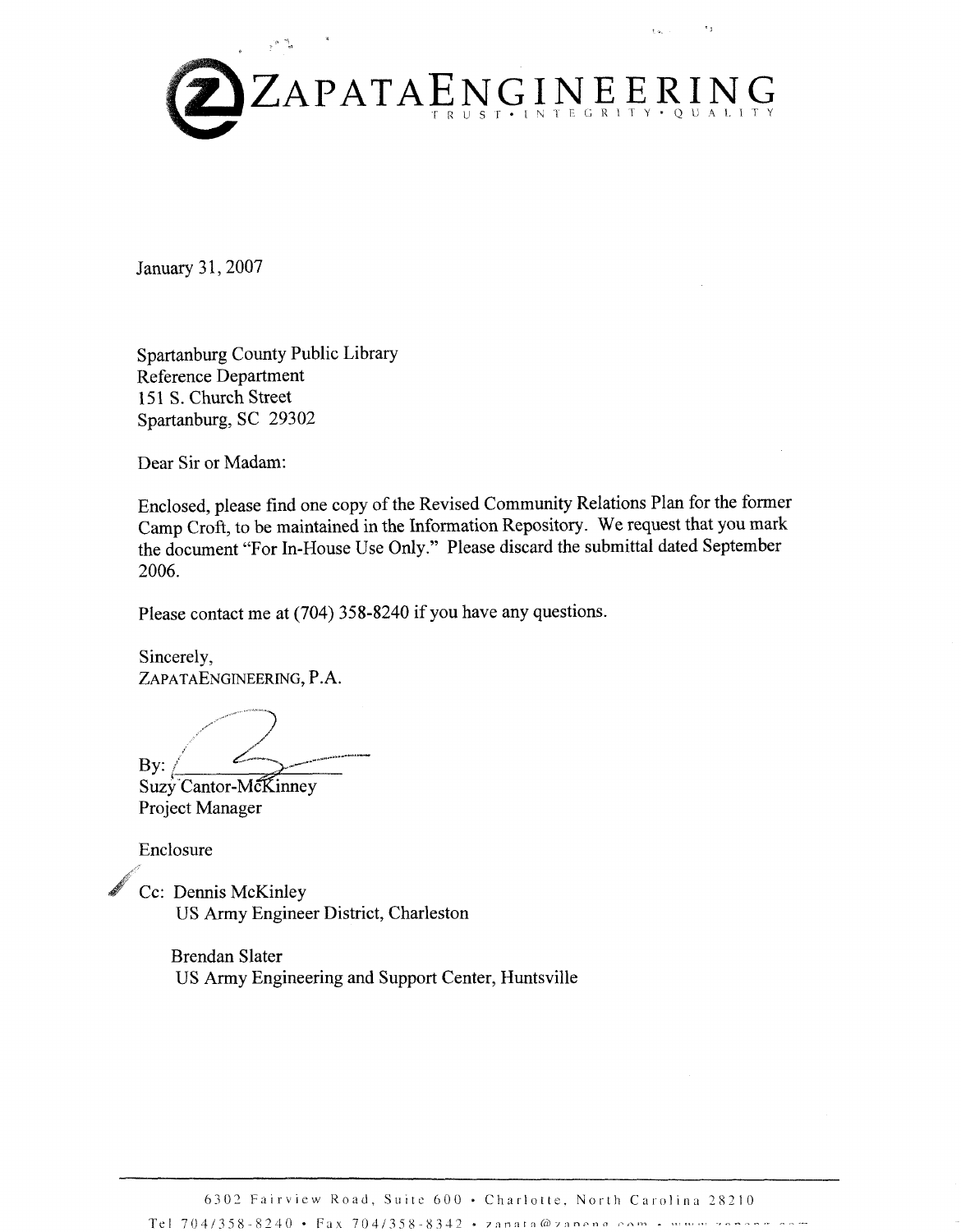# **RESTORATION ADVISORY BOARD (RAB) COMMUNITY RELATIONS PLAN** FORMER CAMP CROFT **SPARTANBURG, SOUTH CAROLINA**

**Prepared for:** 

# **US Army Engineering and Support Center, Huntsville**



**Contract: W912DY-04-D-0007 Task Order: 0007 Project Number: I04SC001603** 

> **Geographical District: Charleston**

> > **Prepared By:**



**6302 Fairview Road, Suite 600 Charlotte, NC 28210** 

**September 2006 (Revised January 2007)**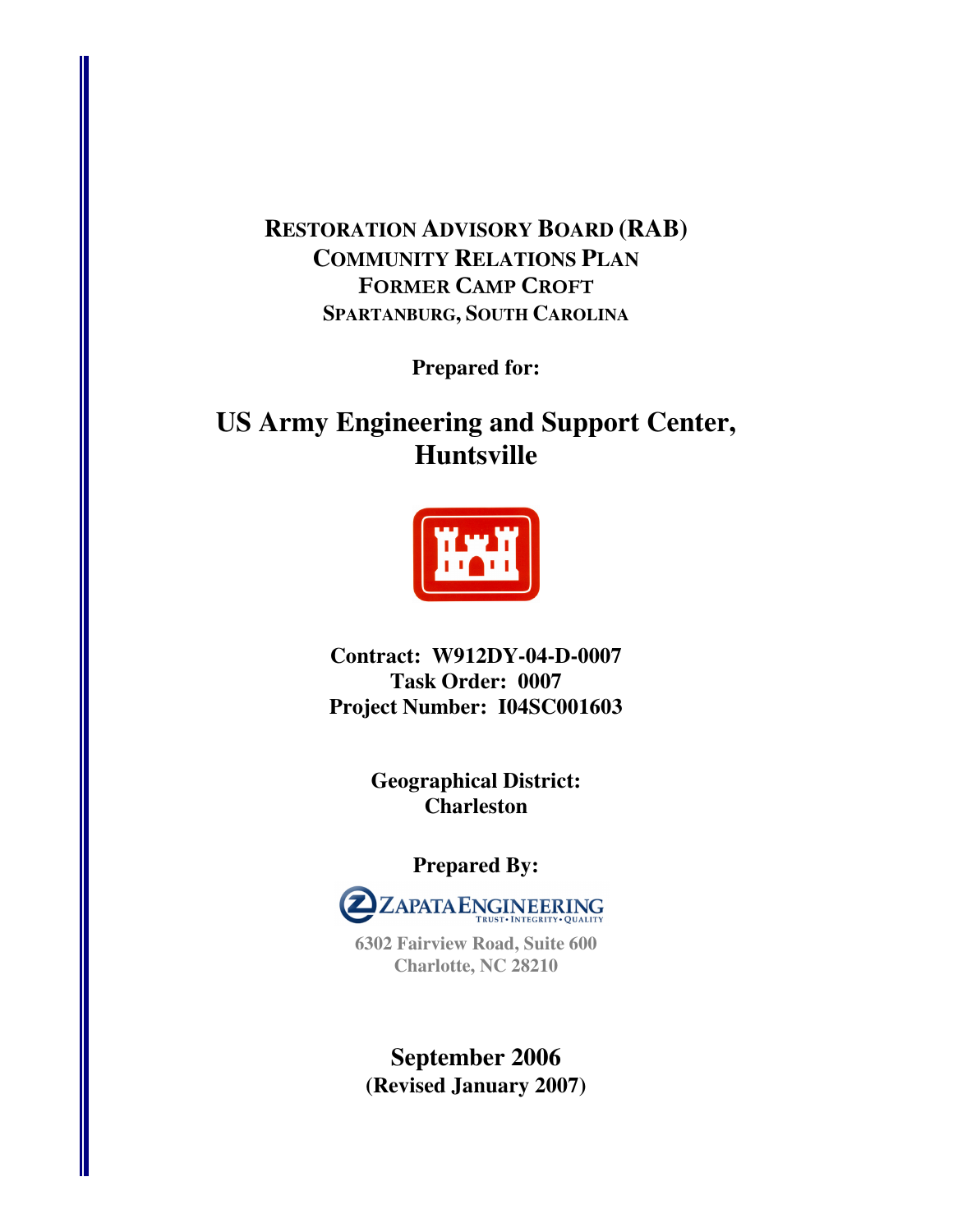# **RESTORATION ADVISORY BOARD (RAB) COMMUNITY RELATIONS PLAN FORMER CAMP CROFT** SPARTANBURG, SOUTH CAROLINA

Prepared for:

US ARMY ENGINEERING AND SUPPORT CENTER, HUNTSVILLE

CONTRACT NO.: W912DY-04-D-0007 TASK ORDER NO.: 0007 PROJECT NUMBER: I04SC001603

> **GEOGRAPHICAL DISTRICT: CHARLESTON**

> > Prepared By:

**2**ZAPATA ENGINEERING 6302 FAIRVIEW ROAD, SUITE 600 CHARLOTTE, NORTH CAROLINA 28210 PHONE: (704) 358-8240

**SEPTEMBER 2006** (Appendix A revised January 2007)

 $M_{e}$ Signed Suzy Cantor-McK

Project Manager

Signed:  $\theta$ 

Michael L. Winningham VP Munitions Response Program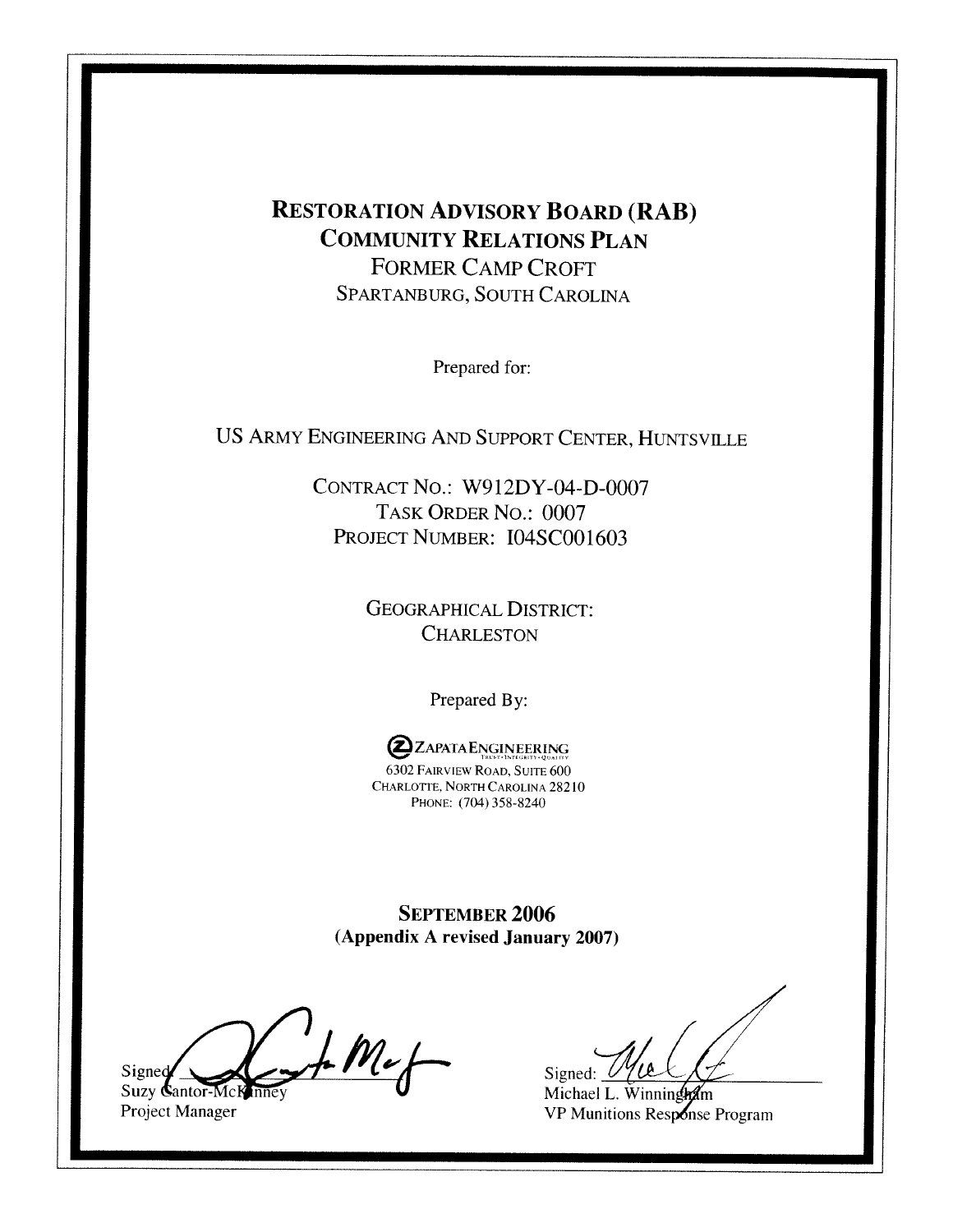### **TABLE OF CONTENTS**

# **PAGE 1.0 INTRODUCTION AND BACKGROUND ................................................................. 1-1** 1.1 LOCATION ....................................................................................................................... 1-2 1.2 HISTORY.......................................................................................................................... 1-2 1.3 PROJECT OBJECTIVE........................................................................................................ 1-2 1.4 PRIMARY PARTICIPANTS ................................................................................................. 1-3 **2.0 PUBLIC INVOLVEMENT PROGRAM..................................................................... 2-1** 2.1 GOALS AND OBJECTIVES ................................................................................................. 2-1 2.2 RESPONSIBILITIES ........................................................................................................... 2-2 2.3 COMMUNICATION ACTIVITIES AND TECHNIQUES ............................................................ 2-3 2.3.1 Agency Communication Techniques ..................................................................... 2-3 2.3.2 Local Community and Media Communication Techniques .................................. 2-4 **3.0 COMMUNITY BACKGROUND................................................................................. 3-1** 3.1 COMMUNITY DEMOGRAPHICS AND EMPLOYMENT .......................................................... 3-1 3.2 COMMUNITY INTERVIEW PROGRAM................................................................................ 3-1 3.3 AVAILABLE MEDIA RESOURCES...................................................................................... 3-2 3.4 COMMUNITY ISSUES AND CONCERNS.............................................................................. 3-2

#### **LIST OF APPENDICES**

| Appendix A Contact List of Key Community Leaders and Interested Parties |
|-------------------------------------------------------------------------|
| Appendix B Suggested Meeting Locations and Information Repositories     |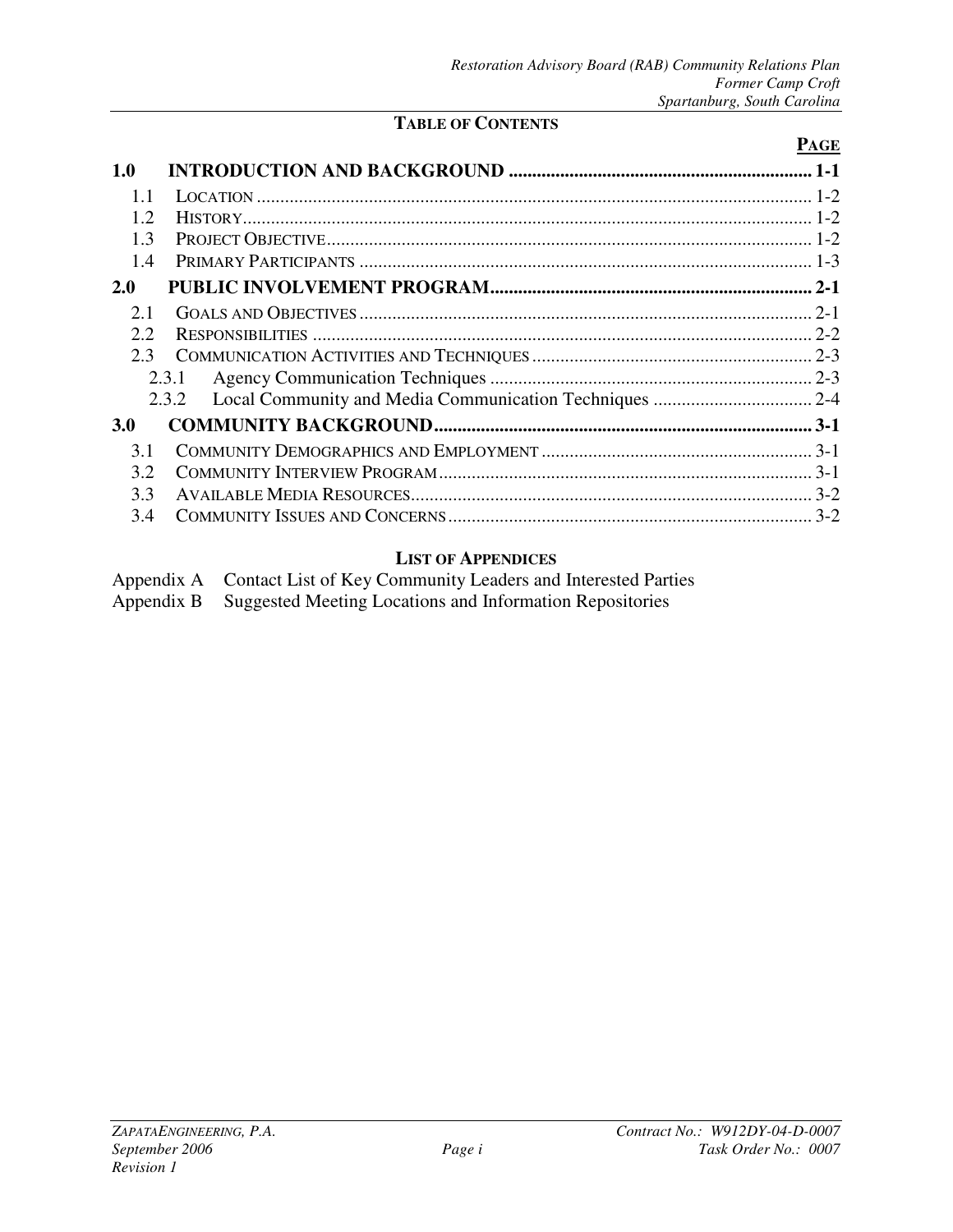| <b>CERCLA</b>  | Comprehensive Environmental Response, Compensation, and Liability Act |
|----------------|-----------------------------------------------------------------------|
| <b>COE</b>     | Corps of Engineers                                                    |
| <b>CRP</b>     | <b>Community Relations Plan</b>                                       |
| <b>DERP</b>    | Defense Environmental Restoration Program                             |
| <b>DID</b>     | Data Item Description                                                 |
| EE/CA          | <b>Engineering Evaluation/Cost Analysis</b>                           |
| EP             | <b>Engineer Pamphlet</b>                                              |
| <b>EPA</b>     | <b>Environmental Protection Agency</b>                                |
| <b>FUDS</b>    | Formerly Used Defense Sites                                           |
| HQ             | Headquarters                                                          |
| <b>IRTC</b>    | <b>Infantry Replacement Training Center</b>                           |
| IT             | <b>Information Technology</b>                                         |
| <b>MEC</b>     | Munitions and Explosives of Concern                                   |
| mm             | millimeter                                                            |
| <b>MR</b>      | <b>Munitions Response</b>                                             |
| OOU            | Ordnance Operable Unit                                                |
| QC             | <b>Quality Control</b>                                                |
| <b>RAB</b>     | <b>Restoration Advisory Board</b>                                     |
| <b>SARA</b>    | Superfund Amendment and Reauthorization Act                           |
| <b>USAESCH</b> | U.S. Army Engineering Support Center, Huntsville                      |
| <b>UXO</b>     | <b>Unexploded Ordnance</b>                                            |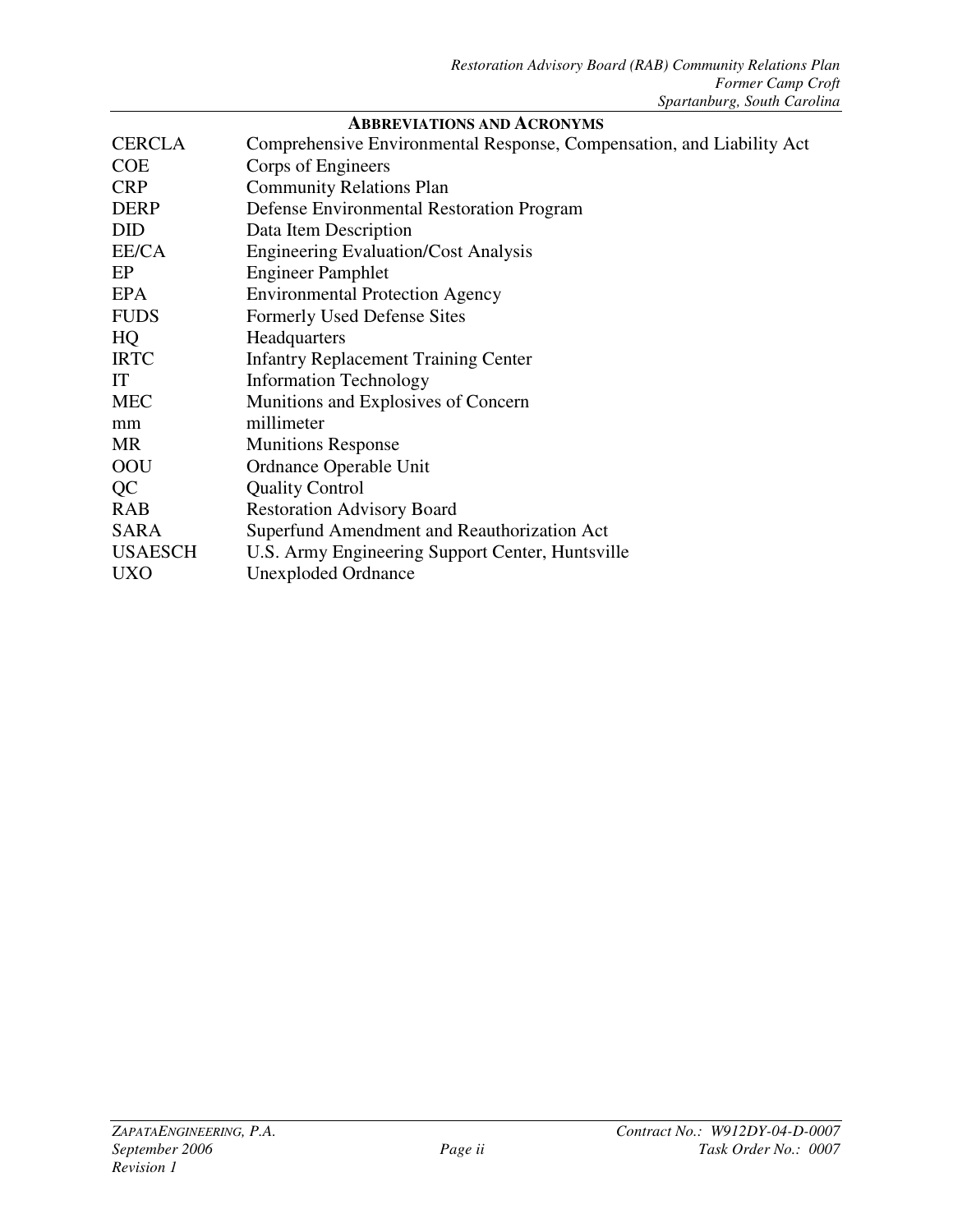# **1.0 INTRODUCTION AND BACKGROUND**

1.0.1 This Community Relations Plan (CRP) sets forth a site-specific program to establish a communication and information exchange among the U.S. Army Corps of Engineers, Charleston District, U.S. Army Engineering and Support Center, Huntsville (USAESCH), federal, state, county and community agencies, and the public. Effective communication is essential for maintaining community understanding and support for the Defense Environmental Restoration Program - Formerly Used Defense Sites and for implementing a successful munitions response (MR) program. This plan provides for communication between the Corps of Engineers and local citizens, businessmen/women, elected officials and leaders from surrounding communities. CRP activities will be conducted in accordance with the Comprehensive Environmental Response, Compensation and Liability Act (CERCLA), the Superfund Amendments and Reauthorization Act (SARA) of 1986, EP 1110-3-8 *Public Participation in the Defense Environmental Restoration Program (DERP) for Formerly Used Defense Sites (FUDS)*, December 1999, and according to the agreements between the U.S. Army, the Environmental Protection Agency (EPA) and the South Carolina Department of Health and Environmental Control.

1.0.2 The CRP's goal is to establish two-way communication between the U.S. Army Corps of Engineers (COE) and residents of surrounding communities regarding scheduled munitions and explosives of concern (MEC) removal activities at the Former Camp Croft. Additional goals of this CRP include keeping residents of the surrounding communities informed of planned and ongoing activities at the project site and providing a means whereby citizens and agencies can interact with COE staff and assist in resolving issues of public interest and concern. The purposes of the CRP include:

- 1. Providing for the exchange of information regarding the MEC removal activities proposed for the project site.
- 2. Soliciting comments and involvement from the public, its elected and civic leaders and concerned agencies regarding the program.
- 3. Providing a centralized point of contact for the public and the media to express concerns and propose an effective communication network for distributing desired information regarding remediation matters at the project site.
- 4. Providing the opportunity for members of the media to visit the site and report their findings to the public, and to promptly answer questions from the public and the media.

1.0.3 This plan outlines the public involvement objectives; prescribes specific policies and procedures governing public involvement activities related to removal actions; assigns responsibility for planning and implementing program functions; and presents suggested communication activities and techniques to be exercised in meeting program goals. Specific goals and objectives are presented in Section 2.1.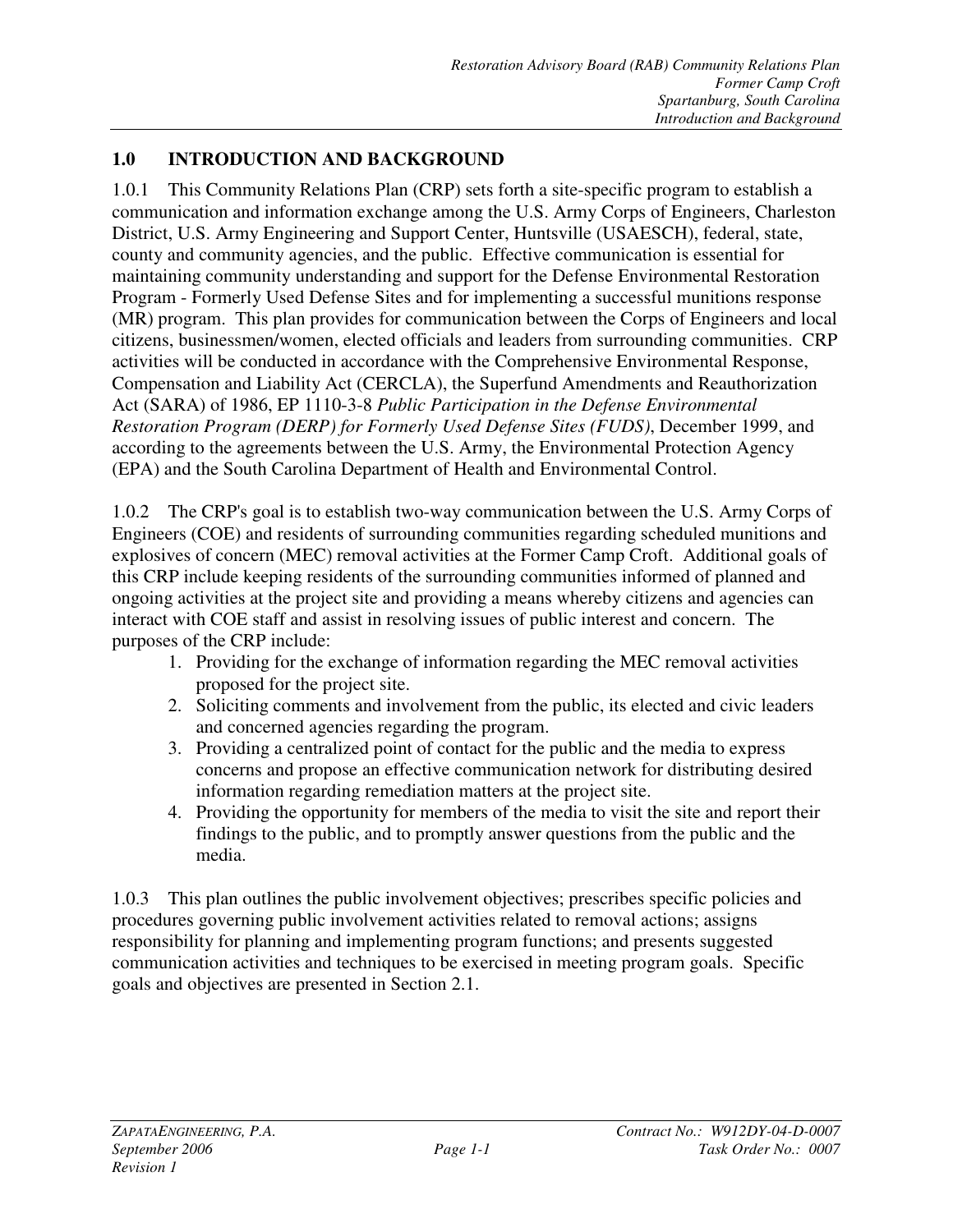### **1.1 LOCATION**

The former Camp Croft is located approximately five miles southeast of Spartanburg, South Carolina, and encompasses approximately 19,045 acres. Currently, 7,088 acres of land comprise Camp Croft State Park Natural Area, 4,936 acres are used for farming, and 256 acres are used by private industry, while 6,764 acres constitute private residential property.

#### **1.2 HISTORY**

1.2.1 On Nov. 4, 1940, the War Department announced that a new training center would be located in Spartanburg County, South Carolina. Camp Croft Infantry Replacement Training Center (IRTC) was officially activated on Jan. 10, 1941, with housing for 20,000 trainees and support personnel. Camp Croft IRTC consisted of two general areas: a series of firing ranges and a troop housing area with attached administrative headquarters. Camp Croft IRTC served as one of the Army's principal IRTCs where approximately 250,000 Soldiers were trained. Camp Croft was also a prisoner of war camp during World War II. The installation was declared surplus to the Army's needs in November 1946 and excessed to the War Assets Administration in 1947.

1.2.2 The former Camp Croft was used for a variety of different purposes. It had at least 11 live ammunition-training ranges used for small arms ammunition, anti-tank rockets, anti-aircraft artillery, 60-millimeter (mm) infantry mortars, and 81 mm infantry mortars. The training range impact areas comprised a total of 16,929 acres.

1.2.3 The following MR activities have occurred since the inception of the Community Relations Program at the former Camp Croft 1996. Two Engineering Evaluations/Cost Analyses (EE/CA) have been completed for the former Camp Croft. Areas of investigation are divided into smaller, manageable areas referred to as ordnance operable units (OOUs). Munitions removal has occurred at OOU3 and OOU6 per the recommendations of the EE/CA and subsequent Action Memoranda.

> Phase I - January 1996 Action Memorandum dated February 1996 Phase II - January 1998 Phase I Removal Actions in Wedgewood 1996 - 1997 Action Memorandum dated March 1999 Munitions Clearance at OOU6 1998 - 1999 Phase II Removal Actions in Wedgewood 1999 - 2000, 2005 - 2006

#### **1.3 PROJECT OBJECTIVE**

To encourage local community involvement during MEC removal activities proposed for the former Camp Croft.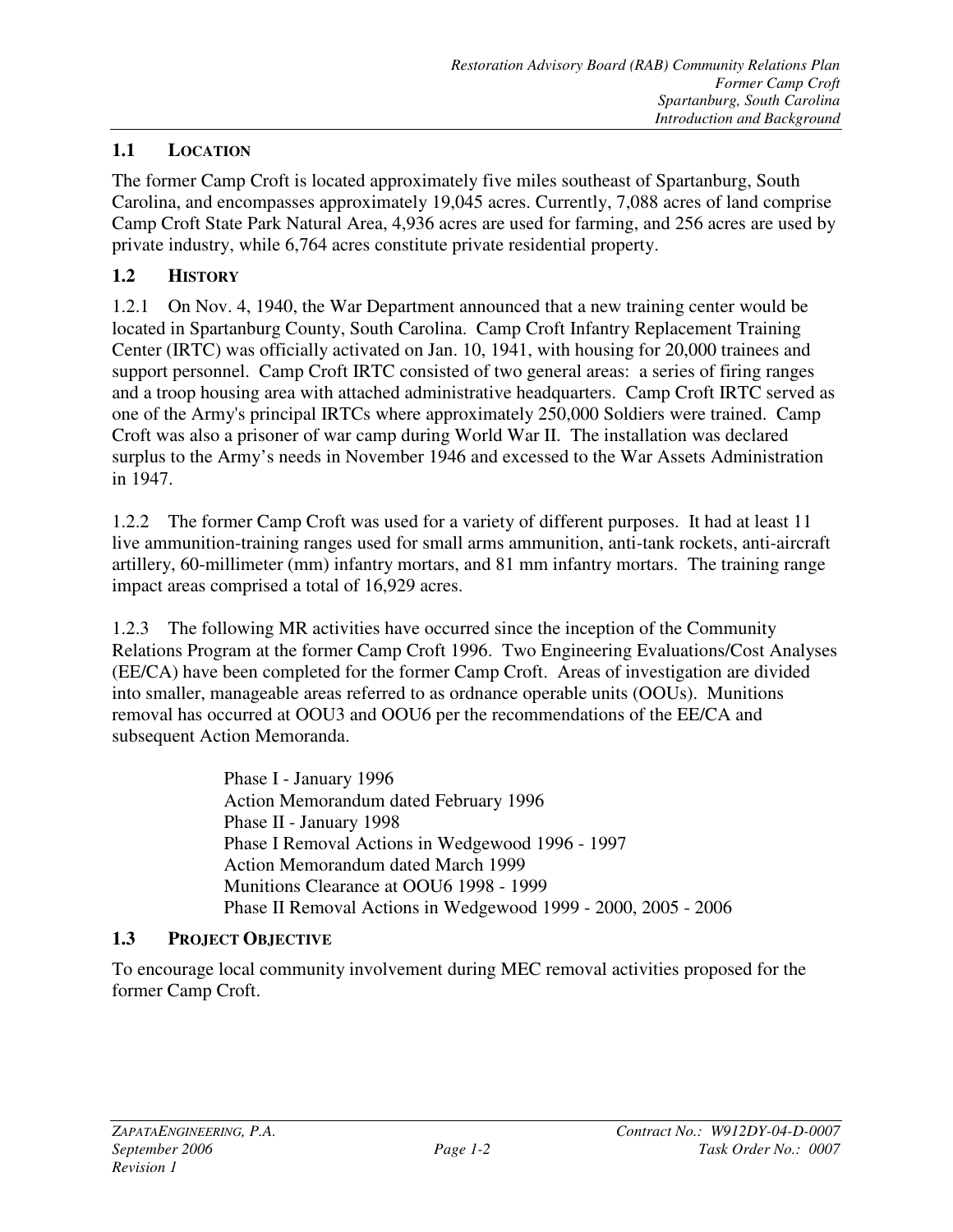# **1.4 PRIMARY PARTICIPANTS**

- U.S. Army Corps of Engineers, Charleston District
- U.S. Army Engineering and Support Center, Huntsville (USAESCH)
- Restoration Advisory Board (RAB)
- Members of the Community
- RAB Contractor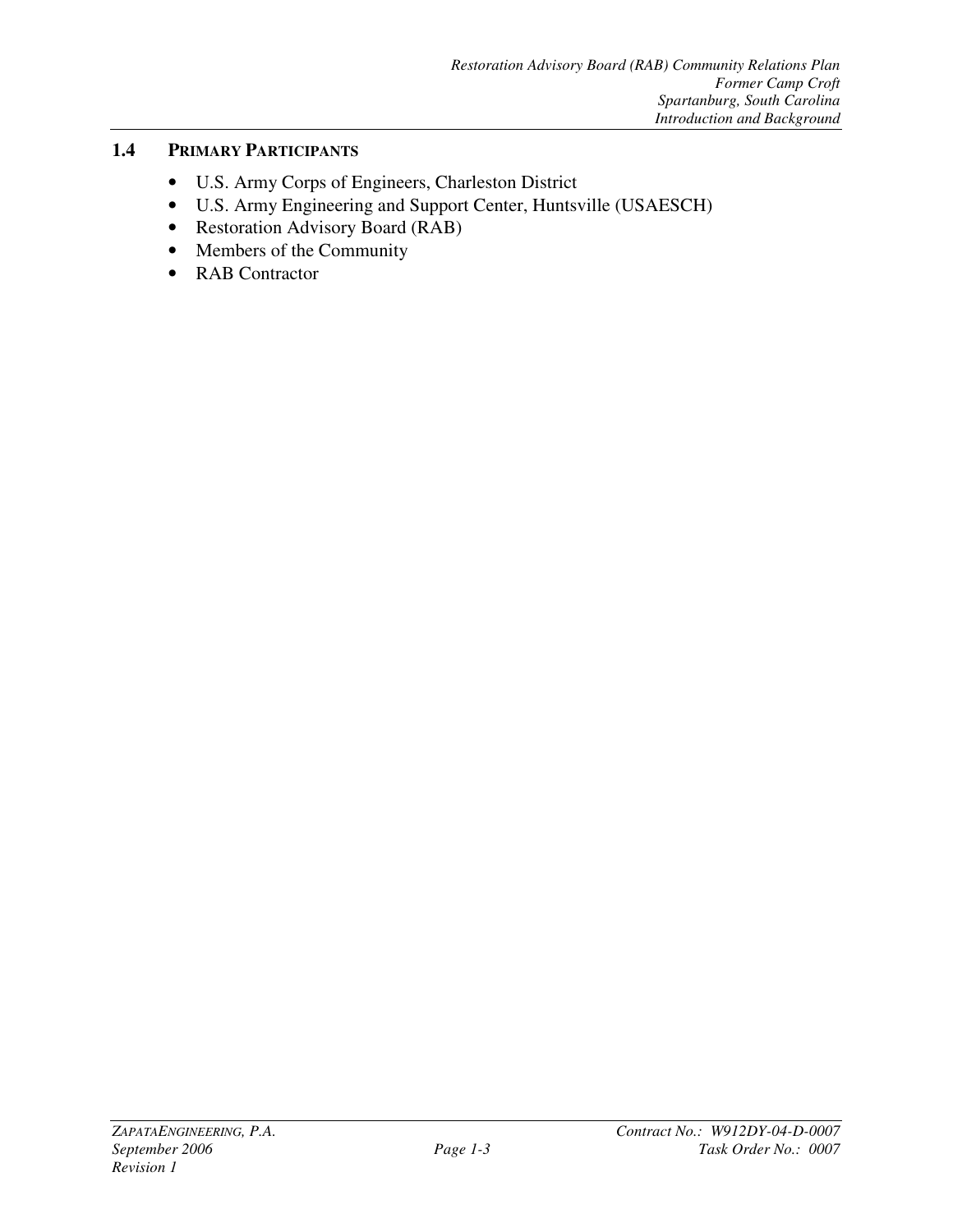# **2.0 PUBLIC INVOLVEMENT PROGRAM**

# **2.1 GOALS AND OBJECTIVES**

2.1.1 The goal of this CRP is to provide an effective and operational mechanism for communication and the exchange of information among the Corps; the local community, contractors, and diverse federal, state, county and local agencies. This CRP has been designed to fulfill requirements of the following references:

- The Comprehensive Environmental Response, Compensation, and Liability Act (CERCLA) of 1980 (Public Law 96-510), as amended, including Section 117 of the Superfund Amendments and Reauthorization Act (SARA) of 1986 (public Law 99- 499, October 17, 1986).
- The National Contingency Plan, February 1990, Subpart B, Responsibility and Organization for Response, Section 300.155; and Subpart E, Hazardous Substance Response, Sections 300.415.
- The EPA publication Community Relations in Superfund: A Handbook, Office of Emergency Remedial Response, January 1990.
- EP 1110-3-8 *Public Participation in the Defense Environmental Restoration Program (DERP) for Formerly Used Defense Sites (FUDS)*, December 1999
- 2.1.2 This CRP has the following specific objectives:
	- Ensure the public understands that safety is the highest concern to the Corps.
	- Open and maintain a two-way dialogue between the Corps and the local community.
	- Keep local residents and federal, state, county and local officials informed in a timely manner of major findings at the project site.
	- Provide local residents and federal, state, county and local regulatory officials with an opportunity to review and comment on the studies to be conducted at the project site and on suggested removal actions, alternatives, and decisions.
	- Keep Corps personnel informed about changes in community concerns, attitudes, information needs and activities regarding the former defense site, and use these concerns to modify the CRP as necessary.
	- Serve the community's information needs. Address citizen and media inquiries. Promptly release factual information through the media and other informationdissemination techniques.
	- Effectively respond to the needs of the media by providing a timely response to inquiries and requests for interviews and briefings, thereby resulting in fair and accurate reporting of Corps activities at the project site.
	- Foster and maintain, through an active Public Affairs program, a climate of understanding and trust with the aim of providing information and opportunities for comments and discussion.
	- Ensure two-way communication between the Corps and appropriate federal, state, county and local elected officials. Inform the RAB of results of the investigations and recommended removal actions and seek their comments.
	- Provide a single point of contact for dissemination of information on the progress of the MEC activities and the munitions response program.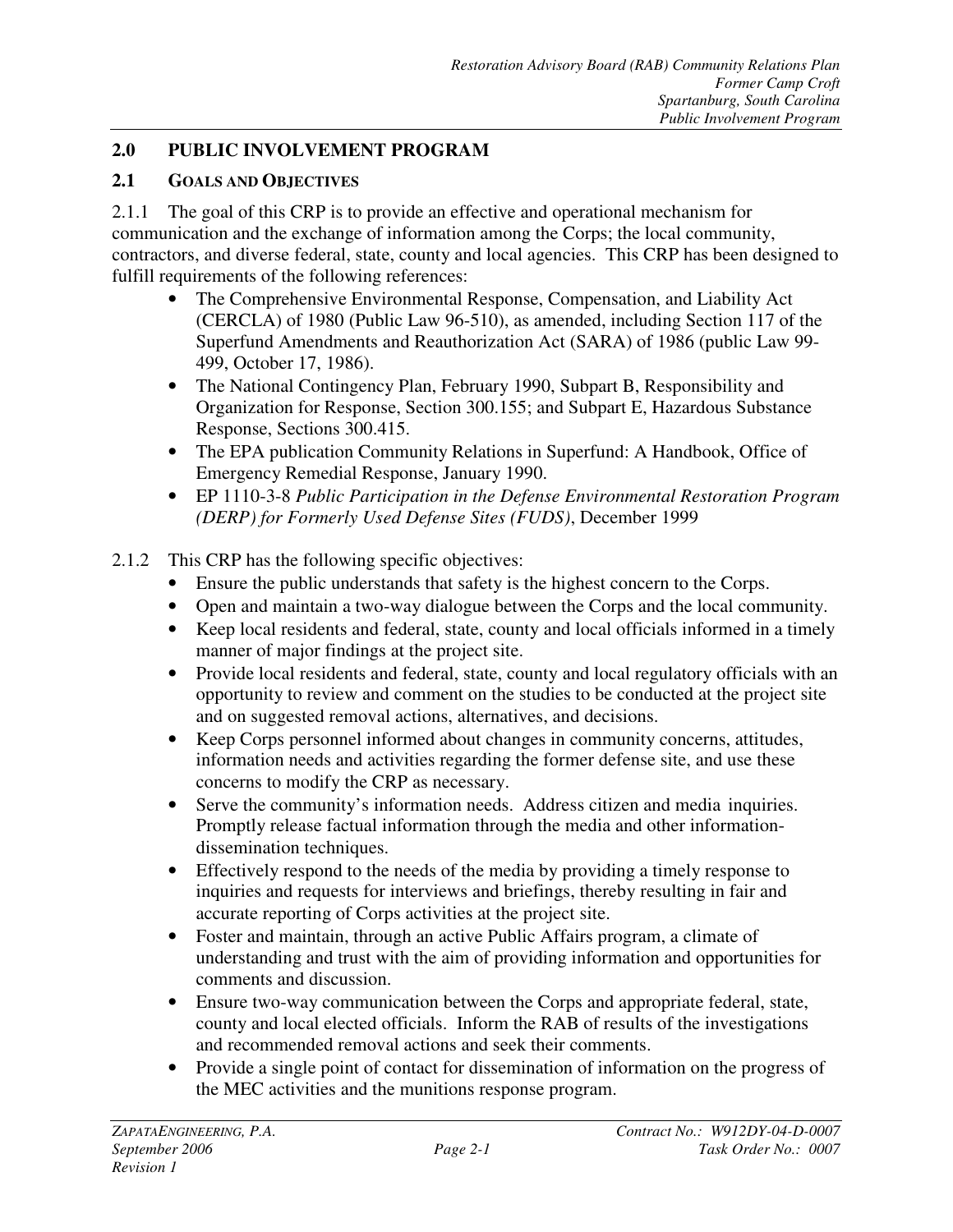• Identify community issues and areas of concern. If possible, develop methods to resolve conflict, before it begins. If necessary, bring in an outside mediator.

### **2.2 RESPONSIBILITIES**

Responsibilities for implementing the CRP are shared by:

- Chief of Public Affairs, Headquarters, U.S. Army Corps of Engineers
	- o Approves media statements or visits concerning MEC projects that are of national significance.
	- o Coordinates with appropriate elements, to include the Army Environmental Office, Congressional delegations, Army's Office of the Chief of Public Affairs, USAESCH, and the local Corps of Engineers Division and District, regarding information of national significance.
- Chief, Public Affairs Office, U.S. Army Corps of Engineers, Charleston District
	- o Provides Public Affairs guidance and expertise to support the Public Affairs program for the MEC removal project.
	- o Prepares public statements and media releases for use at major milestone achievements and during the progress of the DERP program at the project site.
	- o Refers all material of national significance to HQ, U.S. Army Corps of Engineers for release to national news media, if appropriate.
	- o Serves as the spokesperson and community point-of-contact and responds to local, regional and national queries.
	- o Informs the project manager and resident engineer of all queries, releases, requests for public briefings, tours or site visits pertaining to the MEC project.
	- o Coordinates with the project manager all responses to queries concerning program matters that require release of information not previously cleared for release.
	- o Refers queries pertaining to supporting agencies to the appropriate Public Affairs office.
	- o Provides the project manager and resident engineer with information copies of all released material and copies of newspaper clippings or links to online articles.
	- o Working with the project manager and resident engineer, plans and coordinates onsite tours of study sites and special briefings to elected congressional representatives, city, community leaders and residents.
	- o Plans, coordinates or presents informative programs relating to the MEC project studies and remediation to area civic groups.
- Chief, Public Affairs Office, U.S. Army Engineering and Support Center, Huntsville
	- o Provides Public Affairs guidance, expertise and support to the Charleston District for the community relations and media relations programs concerning the MEC project site investigation and removal actions. Degree of support is determined by the local district Public Affairs Office.
	- o In coordination with the Charleston District, provides, as required, prepared news releases for use at major milestone achievements during progress of the site investigations and removal actions.
	- o Refers to the Charleston District for clearance and/or coordination of all materials intended for public release, which have not been previously cleared or specifically authorized for release in the CRP or in subsequent statements and Public Affairs plans.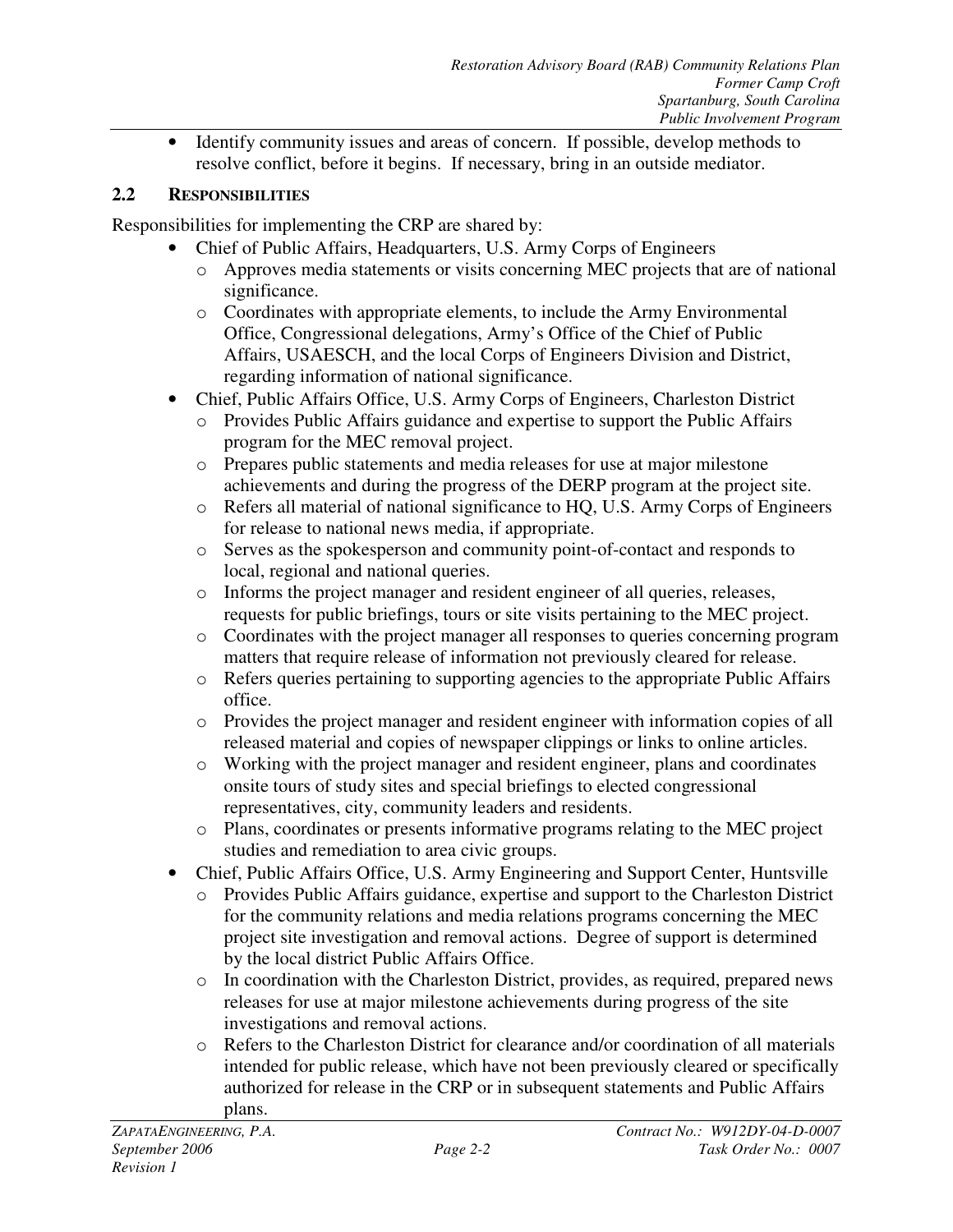- o Informs the Charleston District of any queries, releases or proposed media visits to the project site concerning this program.
- o Coordinates all congressional queries and responses with the Charleston District and other agencies as required.
- Project Manager, Charleston District, and Project Manager, USAESCH are responsible for providing the following for the public involvement program:
	- o Funding
	- o Information about the project
	- o Project updates
	- o Coordination with various agencies
- ZAPATAENGINEERING (RAB Contractor) is responsible for developing the RAB Work Plan and Community Relations Plan for the former Camp Croft. ZAPATAENGINEERING will notify the public of the scheduled meetings, work with the RAB chair to establish the agenda, secure meeting logistics, prepare project-related presentations, ensure transcripts of the meeting are recorded, and resolve issues raised by the board.
	- o With assistance from the Project Manager and in coordination with the Charleston District Public Affairs Office, ZAPATAENGINEERING will schedule and coordinate all necessary requirements for implementation of community meetings.
	- o ZAPATAENGINEERING will distribute fact sheets, reports and other pertinent information to the information repositories.

# **2.3 COMMUNICATION ACTIVITIES AND TECHNIQUES**

To ensure success in a public involvement program, there must be a two-way information network and public participation. Providing relevant and accurate information to the affected public is essential to maintaining public trust. Sections 2.3.1 and 2.3.2 present methods and techniques for implementing such a system.

# *2.3.1 Agency Communication Techniques*

2.3.1.1 Effective interagency communication is essential for a coordinated information campaign. The CRP is designed to provide effective communication and information exchange with the Corps, county and the surrounding communities, area residents and the general public and the media.

2.3.1.2 Agency interaction and communication techniques will include:

- Specific Milestone Meetings These meetings may be held, as appropriate, with the Corps, EPA, state environmental agencies and local regulators, and the public as appropriate, to review project-related technical/safety issues and to identify and resolve areas of concern.
- Telephone Conference Calls Conference calls may be held as needed to keep appropriate agencies informed of project activities.
- Media and Fact Sheet Releases Any party issuing a news release, fact sheet or other pertinent information regarding any of the work at the project site will coordinate the contents of such documents with the U.S. Army Corps of Engineers, Charleston District Public Affairs Office prior to their issuance. Emails/ fax transmissions may help expedite coordination for response to media or public inquiries.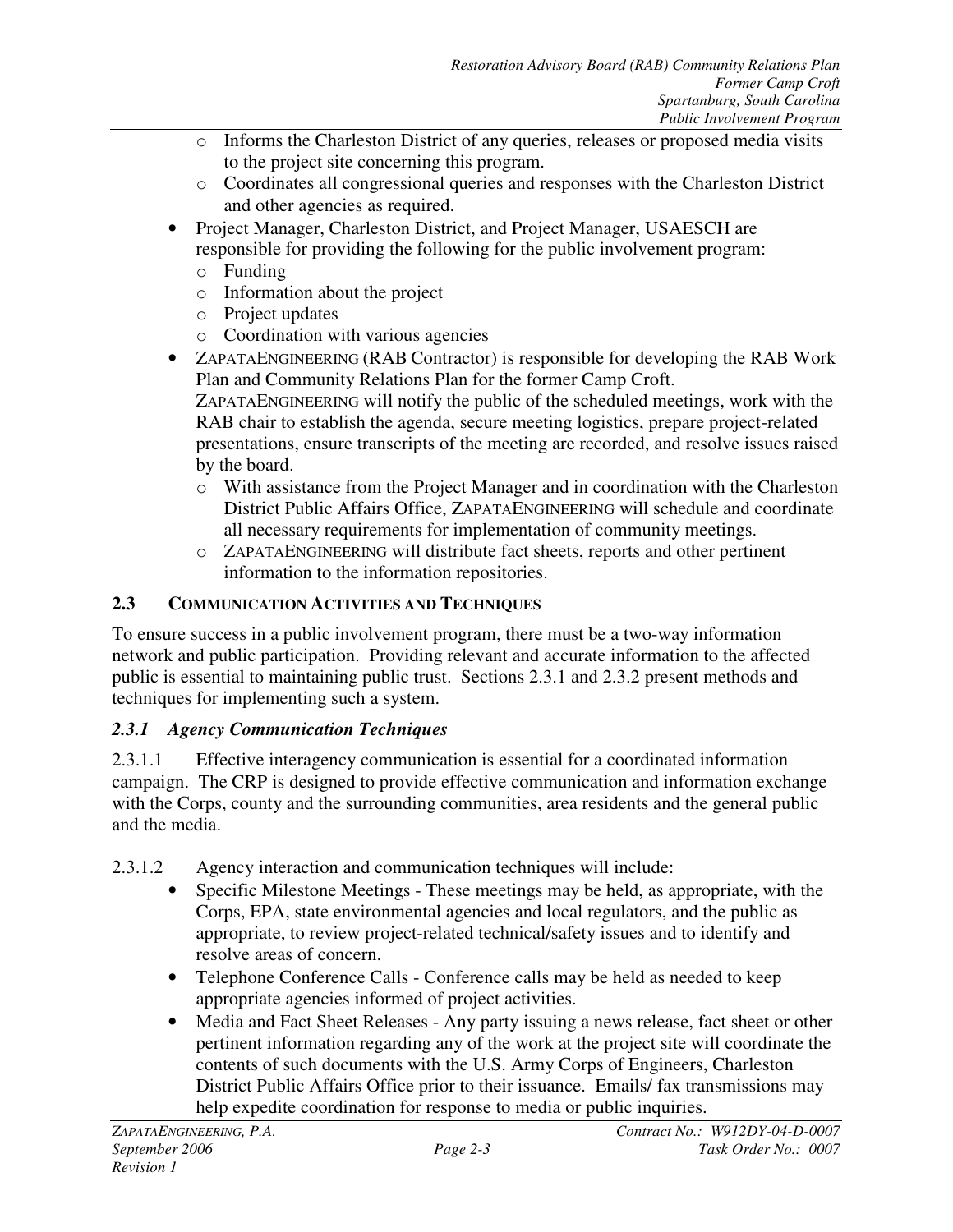• Meeting Announcements – Public notice of upcoming meeting will be announced at least two weeks prior to ensure maximum agency and public participation in the meeting. The schedule and location of meetings will be posted on the project Website at www.campcroft.com and via display advertisements in the Spartanburg Herald Journal. Meeting announcements will also be mailed to all entities on the project mailing list, including regulators, businesses, residents and landowners.

# *2.3.2 Local Community and Media Communication Techniques*

To ensure effective interaction between the Corps and the local community, the following public involvement efforts may be conducted:

#### *2.3.2.1 Fact Sheets/News Releases*

2.3.2.1.1 Fact sheets and news releases will be distributed to those on mailing lists, area residents, citizen groups, regulatory officials, elected/civic officials and local and regional media, whenever events warrant such releases. At a minimum, news releases will be made upon award of contracts, and upon initiation of actual work on varying phases of the project. Both news releases and fact sheets will be prepared and released upon completion of work phases, such as Engineering Evaluation/Cost Analysis (EE/CA), decision documents, and completion of remedial designs and removal actions. Fact sheets on the EE/CA results must be made two weeks prior to initiation of a public comment period as required by EPA. Fact sheets relating to the EE/CA must describe the alternatives considered and offer the Corps's preferred alternative for public comment. An updated fact sheet will be prepared after the agency selects removal alternatives.

2.3.2.1.2 Fact sheets/news releases, in general, will address the concerns as expressed by the local community and will include status of studies and removal actions, updates on schedules and special interest items. Other fact sheets will be issued on an as-needed basis. The fact sheets and copies of news releases will also be placed in the information repository.

#### *2.3.2.2 Response to Inquiries*

The Charleston District Public Affairs Office will serve as a point of contact for direct calls from citizens seeking information on the studies. The Charleston District Public Affairs Office, working in conjunction with the project manager, safety specialist contractor, and with assistance from the Huntsville Center Public Affairs Office, will be responsible for coordinating and directing responses to the community inquiries.

# *2.3.2.3 Program for Civic Groups/Organizations*

Slide and informational programs may be presented upon request to civic groups at their regularly scheduled meetings, in coordination with the Corps. The history of the former defense site, as well as environmental studies, should be included in the programs.

# *2.3.2.4 Special Briefings*

When appropriate, special project briefings will be given by the Corps of Engineers to local officials to review project goals and accomplishments. Such meetings may be held at a local public meeting site (i.e. City Hall, City Council chambers) at a time mutually acceptable to Corps representatives and local officials. If more practicable, the Corps may provide a briefing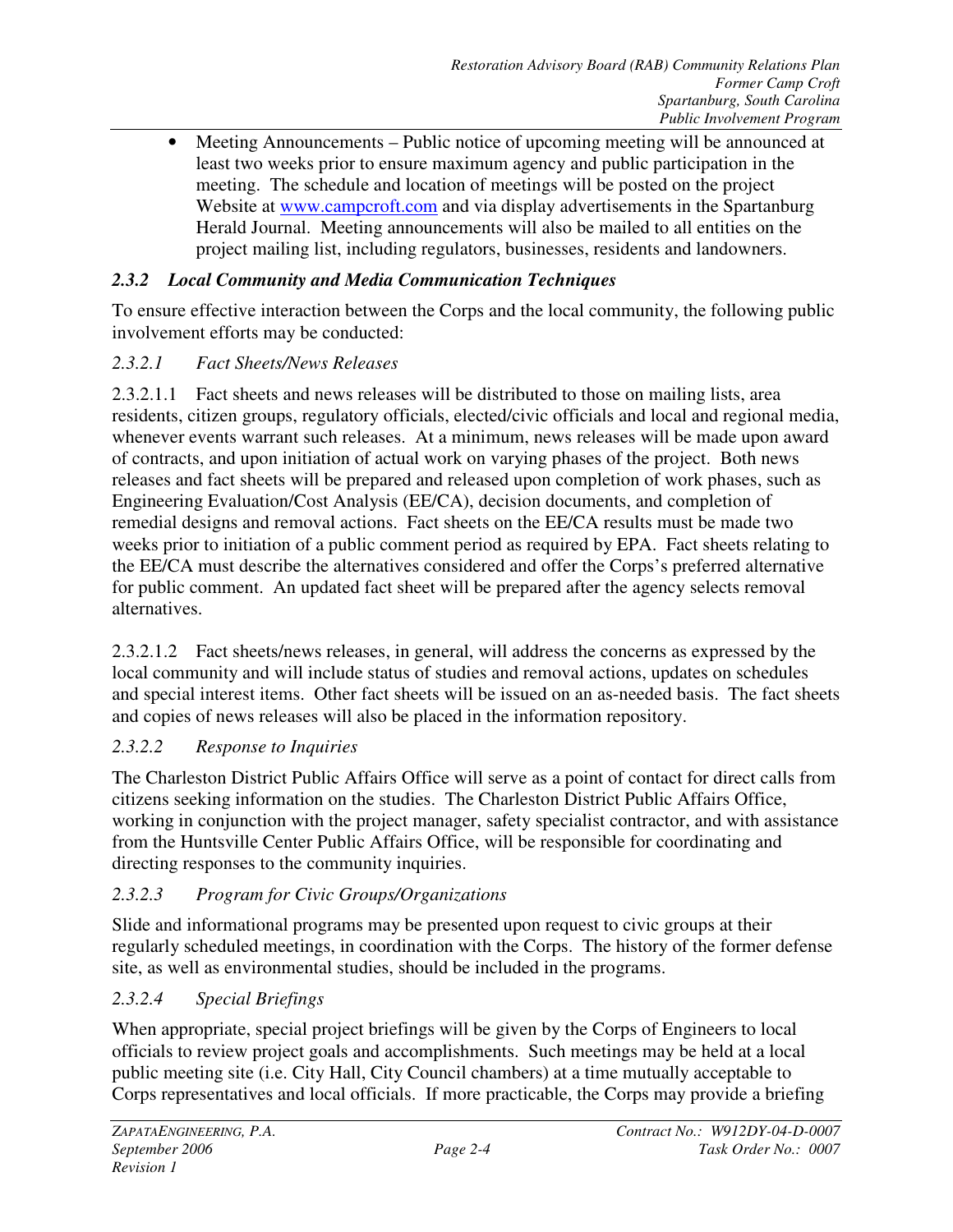during local town meetings. Such briefings provide an information pool for elected leaders to answer constituents' inquiries. Such meetings will be coordinated by the Charleston District Public Affairs Office with local and technical support provided by the Huntsville Center, on an as-needed basis.

# *2.3.2.5 Information Repositories*

Information repositories are where documents pertaining to the MEC response actions at the project site are stored and available for public inspection and copying. The public has access to documents such as the CRP, project work plans, the EE/CA documents, responsiveness summary, decision documents, facts sheets, removal design, removal reports, and news releases. These documents, along with public meeting transcripts, are available for public review at designated Information Repository (Appendix B) and the electronic repository on the project Website at www.campcroft.com.

# *2.3.2.6 Community Meetings*

2.3.2.6.1. Public meeting locations in proximity to the project site are identified in Appendix B. Both facilities provide audio-visual equipment, have adequate seating, and are handicapaccessible. RAB meetings are open to the public and are conducted on a bi-annual to quarterly basis.

2.3.2.6.2 Other techniques that are recommended, when appropriate, include:

- **Good Neighbor Program** Property owners and renters of lands adjacent to or on the project site may be mailed updates on site investigations and proposed removal actions, whenever deemed appropriate by the Corps. If sufficient interest in the study is expressed by these residents, a special briefing and a tour of the site may be arranged by the Charleston District. A site visit with an appropriate briefing would place the project into perspective and diminish fears about ordnance and explosives or adverse impacts to health and safety.
- **Onsite Tours** Tours may be held on an as-needed basis with local citizens, local and state officials, congressional representatives and the media. The Charleston District project manager and Public Affairs Office will determine when such tours are beneficial to enhancing public understanding of the investigations, and the tour will be organized by the Charleston District Public Affairs Office.
- **Special Concerns Workshops/Restoration Advisory Boards** In the past, several individuals and/or groups have been identified by the media as expressing unusual concern or even hostility about diverse regional activities that may impact upon the environment. If such groups or individuals emerge in the course of this project, they should be contacted directly by the Charleston District Public Affairs Office to participate in a special concerns workshop or RAB. If necessary, the workshop would allow for an open forum for the expression of concerns relating to the investigation or removal activities and will allow interaction in a productive environment.

2.3.2.6.3 Participants may include individuals or groups expressing public concern about the project, the Charleston District Public Affairs Office, the Corps project manager, Huntsville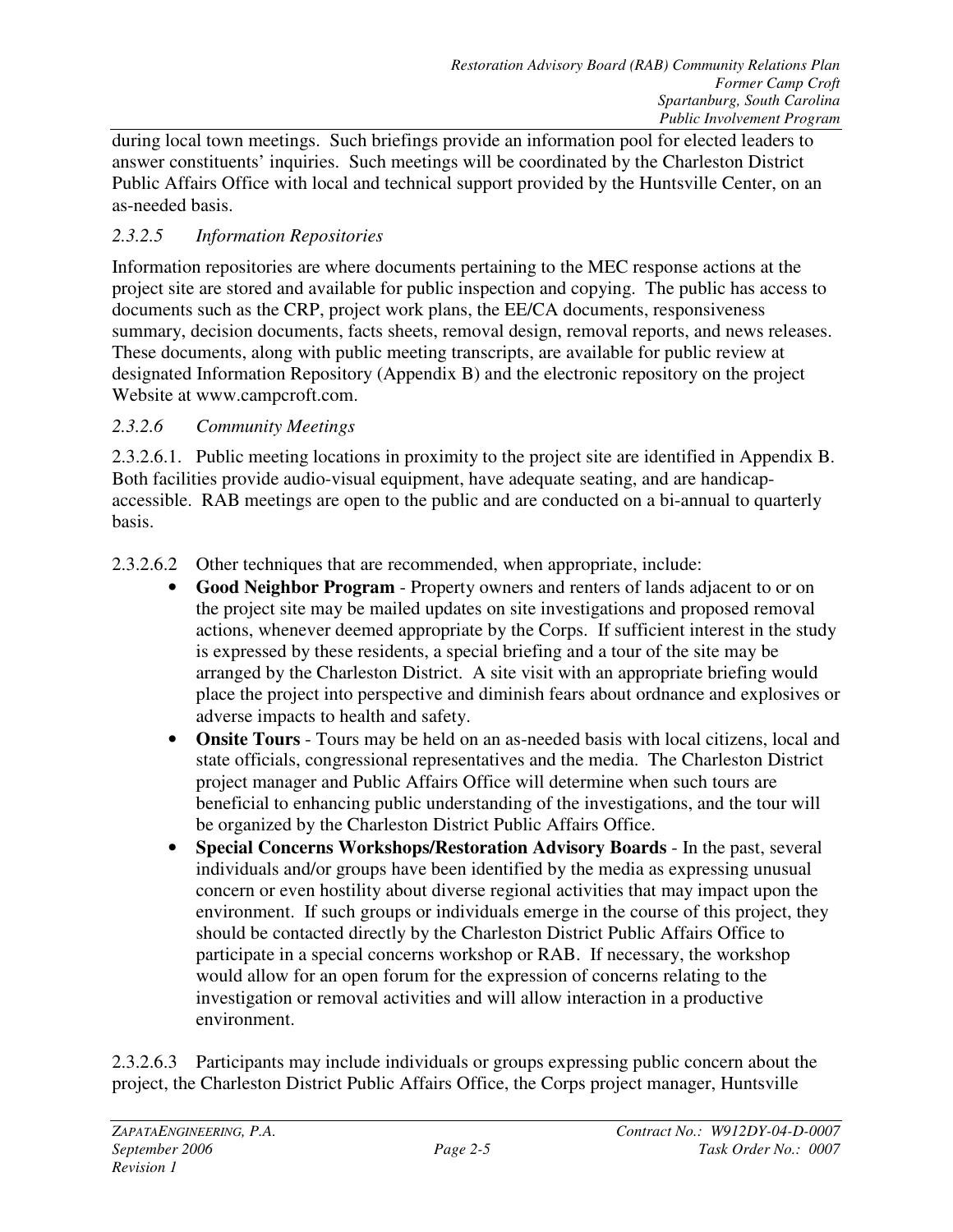Center representatives, and if deemed practical, representatives from the state and local regulators, EPA, and the removal contractor.

2.3.2.6.4 In the course of such special concerns workshops, a Special Concerns Task Force will be developed comprised of selected participants from the workshop to help address future groups that may express concerns about the environmental issues and safety concerns relating to MEC at the project site.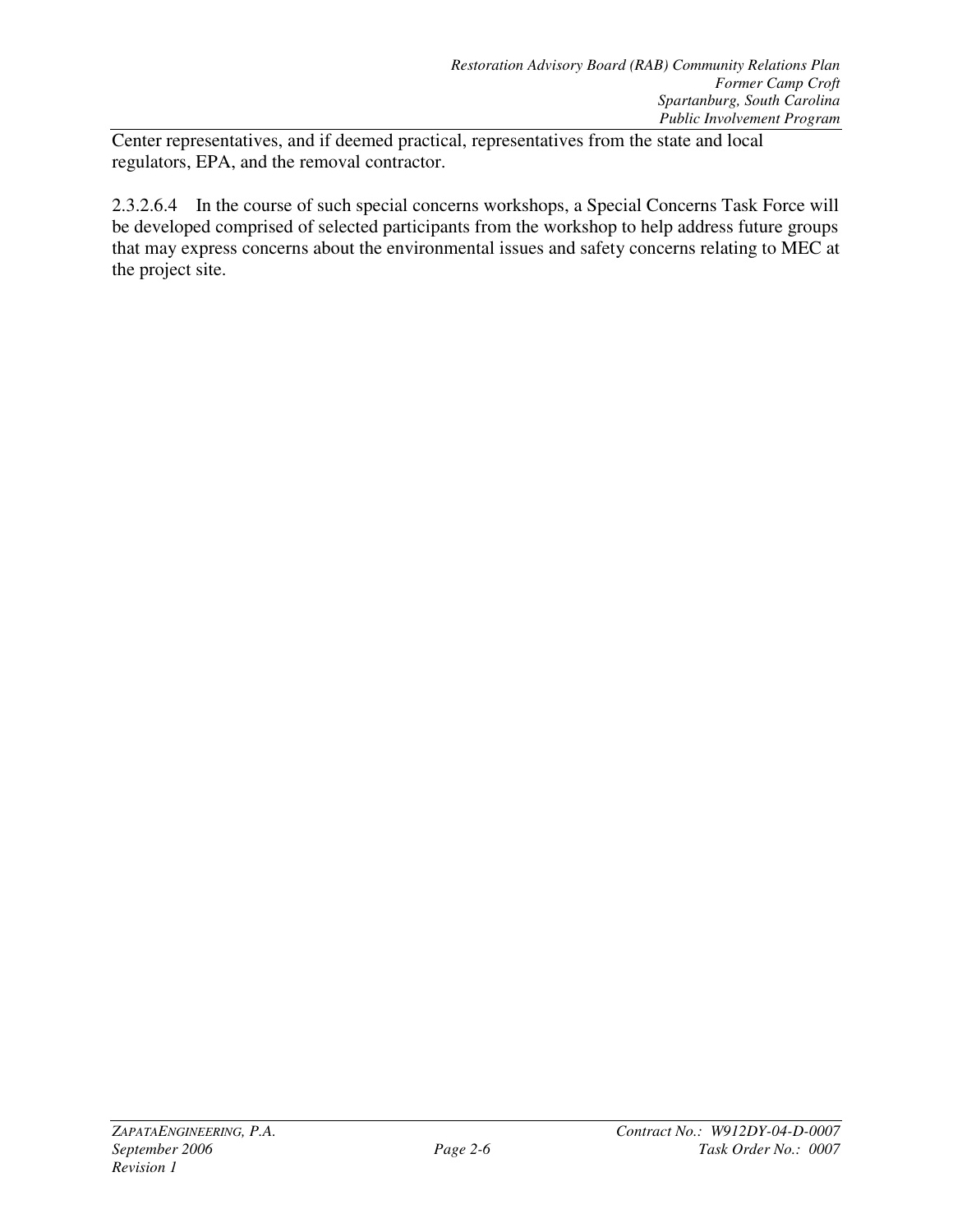#### **3.0 COMMUNITY BACKGROUND**

#### **3.1 COMMUNITY DEMOGRAPHICS AND EMPLOYMENT**

3.1.1 The area known as Spartanburg County was formed in 1730 when a treaty marking the boundary between the province of South Carolina and the Cherokee Nation was signed. Today the boundary separates Spartanburg and Greenville Counties.

3.1.2 As of the Census of 2000, there were 253,791 people in Spartanburg County. Employment, by category, is as follows:

| Agriculture, Forestry, Fishing and Hunting, and Mining               |        |
|----------------------------------------------------------------------|--------|
| Construction                                                         | $8\%$  |
| Manufacturing                                                        | 28%    |
| <b>Wholesale/Retail Trade</b>                                        | $16\%$ |
| Transportation and Warehousing, and Utilities                        | $5\%$  |
| Information                                                          | $2\%$  |
| Professional, Scientific, Management, Administrative, Waste          |        |
| Management Services, Finance, Insurance, Real Estate, and Rental and |        |
| Leasing                                                              |        |
| Educational, Health and Social Services                              |        |
| Arts, Entertainment, Recreation, Accommodation and Food Services     |        |
| <b>Other Services</b>                                                |        |

3.1.3 Of the 2000 Census civilian labor force of 126,914, 64.3 percent were employed. The County Family Median Average (2000 Census) was \$37,579. There are approximately 520 manufacturers in Spartanburg County. The county has the highest per-capita diversified foreign investment in the United States. More than 80+ international companies representing 18 countries have offices and/or manufacturing facilities in Spartanburg County.

#### **3.2 COMMUNITY INTERVIEW PROGRAM**

3.2.1 In 1995, ZAPATAENGINEERING, P.A. conducted a series of telephone surveys in an effort to determine the level of knowledge and interest in the MEC removal activities underway at the former Camp Croft. Residents were also informed of the opportunity to become involved in the RAB. Telephone calls were made during the day as well as early evening hours. The initial 14 telephone calls were to residents selected randomly from the Spartanburg telephone directory, while the remaining telephone calls were to residents living in the immediate area of the former Camp. A CD-ROM city telephone directory was used to sort, by the individual streets that border Croft State Park, names and telephone numbers of area residents. Telephone numbers were randomly selected to ensure a diverse mix of interviewees.

| Number of telephone calls attempted<br>(including no answer) |    |
|--------------------------------------------------------------|----|
| Number of people spoken to                                   | 44 |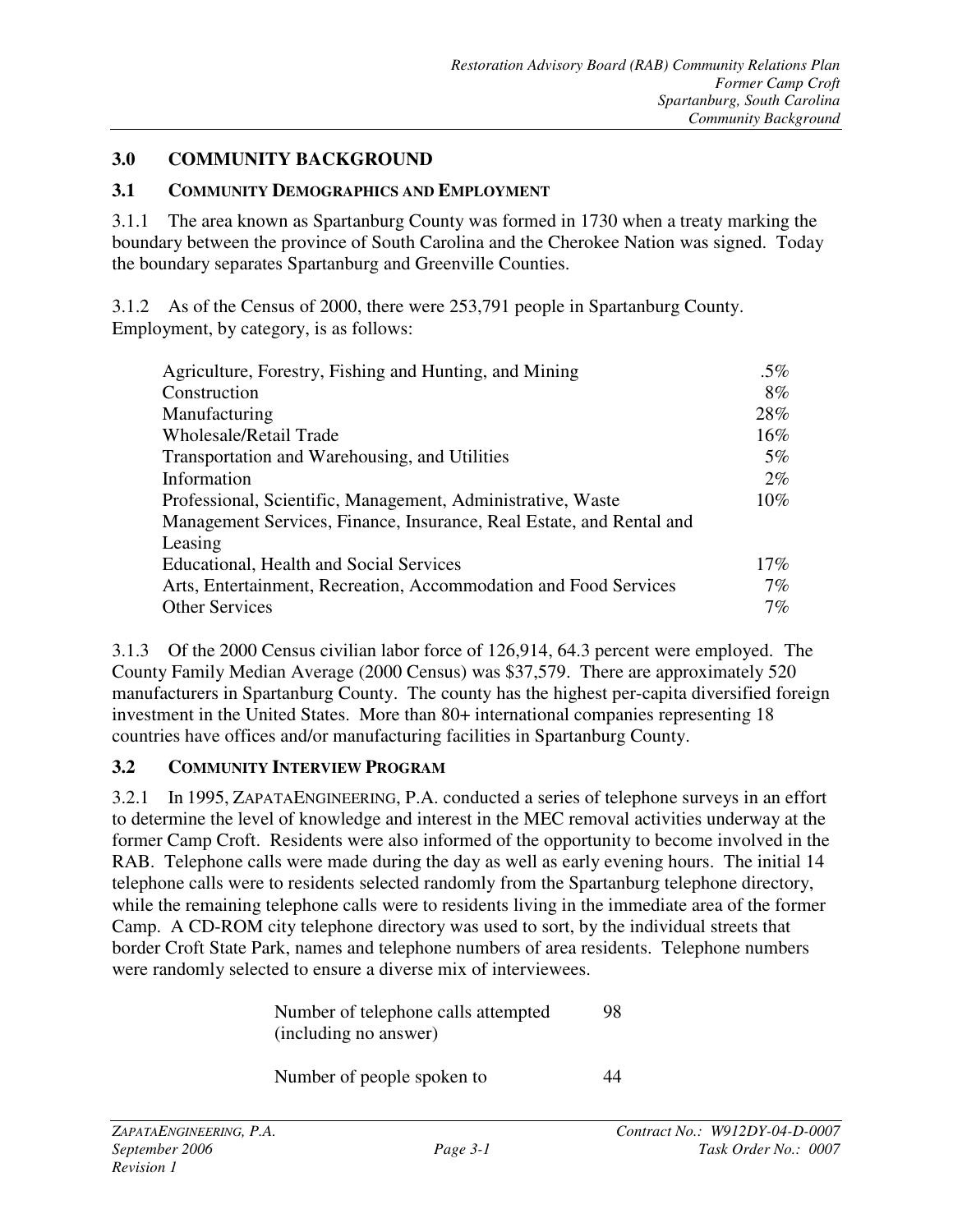| Number of people interested in<br>receiving additional information | 25 |
|--------------------------------------------------------------------|----|
| Number of people who were not<br>aware of the MEC removal project  | 6  |

3.2.2 A project-specific public Open House was held on June 8, 1995. Thirteen individuals signed the attendance sheet. The issuance of fact sheets and news releases, and conducting telephone interviews with members of the community have served to increase the awareness of the removal activities and the objectives of the RAB. Fourteen individuals signed the attendance sheet at the Oct. 24, 1995 Open House. A RAB was established in late 1995. In addition to the 18 RAB members, 17 private citizens attended the first RAB meeting on Jan.16, 1996.

3.2.3 The RAB has been active through early 2006. The term of each RAB is two years, and RAB membership has diminished over the years from 18 to seven. Average public attendance at the RAB meetings is  $15 - 20$  individuals. The following lists the number of public meetings conducted since 1995. Meeting transcripts are available for review at www.campcroft.com.

| <b>YEAR</b> | <b>NUMBER OF RAB MEETINGS</b> |
|-------------|-------------------------------|
| 1995        | Two Public Open Houses        |
| 1996        | 8                             |
| 1997        | 4                             |
| 1998        | $\overline{2}$                |
| 1999        |                               |
| 2000        | 3                             |
| 2001        | $\overline{2}$                |
| 2002        | $\overline{2}$                |
| 2003        | $\overline{2}$                |
| 2004        | $\overline{2}$                |
| 2005        | 2                             |
| 2006        | 1 (as of July 2006)           |

3.2.4 In November 2005, Community Interest Forms for the 2006 – 2008 RAB were widely disseminated. Nineteen forms were submitted for consideration and are pending Corps approval.

# **3.3 AVAILABLE MEDIA RESOURCES**

A list of names, addresses and phone numbers of the newspapers television stations and radio stations is presented in Appendix A.

#### **3.4 COMMUNITY ISSUES AND CONCERNS**

Over the last 10 years, community issues/concerns have focused on the length of time to complete MEC removals due to funding constraints. Property owners have expressed frustration that the Corps revisits the same parcels several times before a clearance is complete. In addition, individuals attending the RAB meetings have identified areas of concern beyond those identified in the EE/CA documents that they would like to see addressed. Concerns identified range from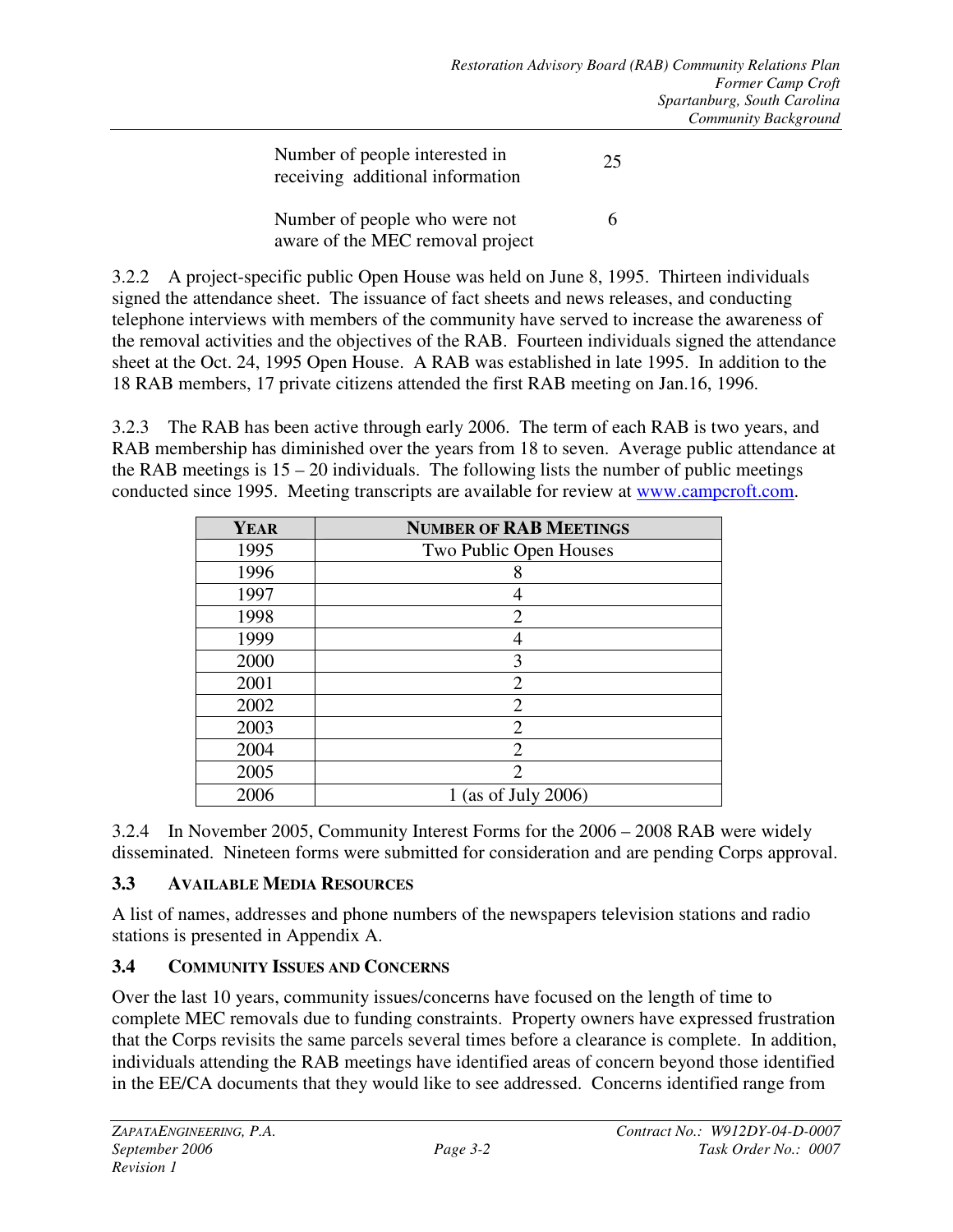anecdotal information to confirmed MEC finds/responses by the Spartanburg County Sheriff's Department.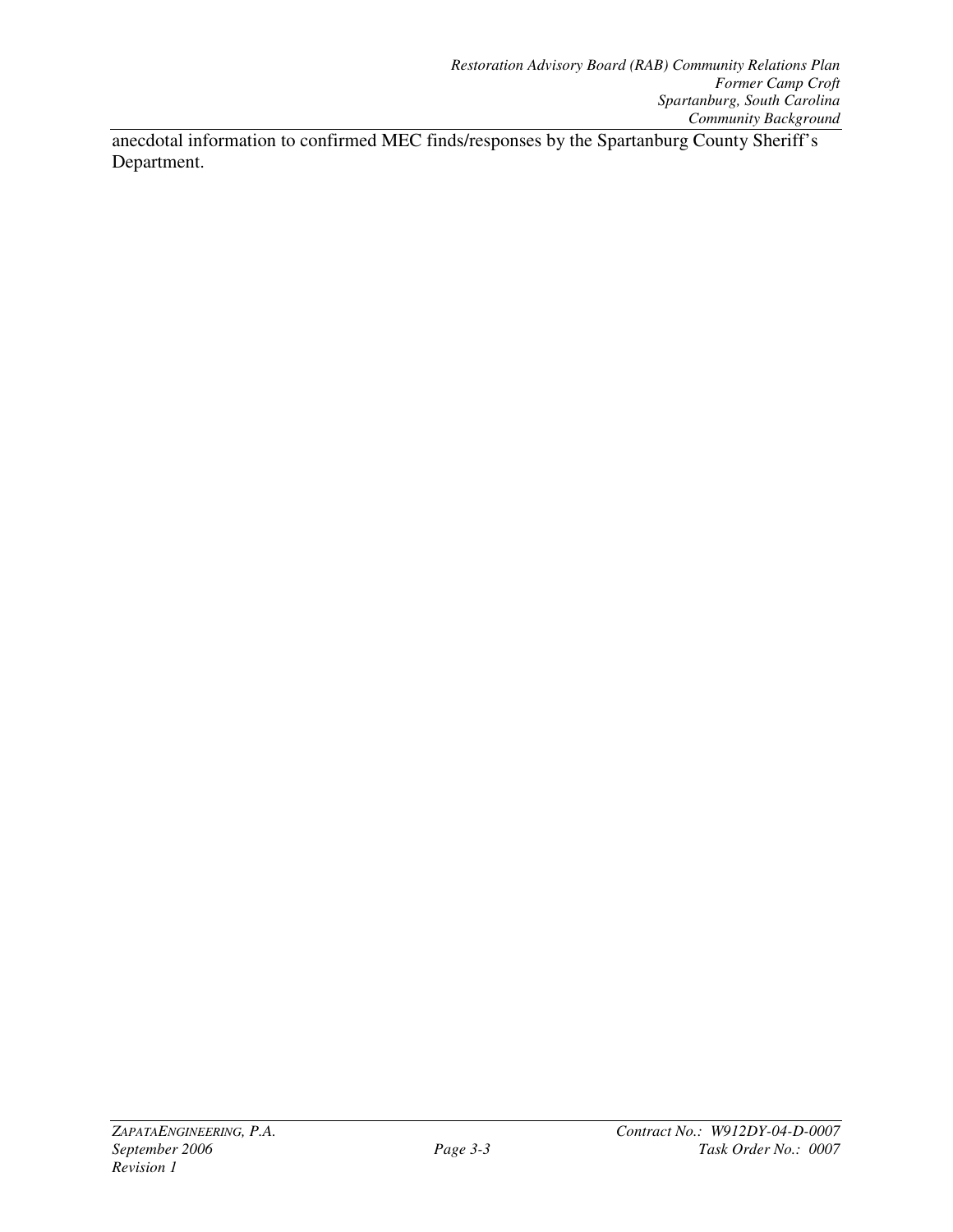**APPENDIX A CONTACT LIST OF KEY COMMUNITY LEADERS AND INTERESTED PARTIES**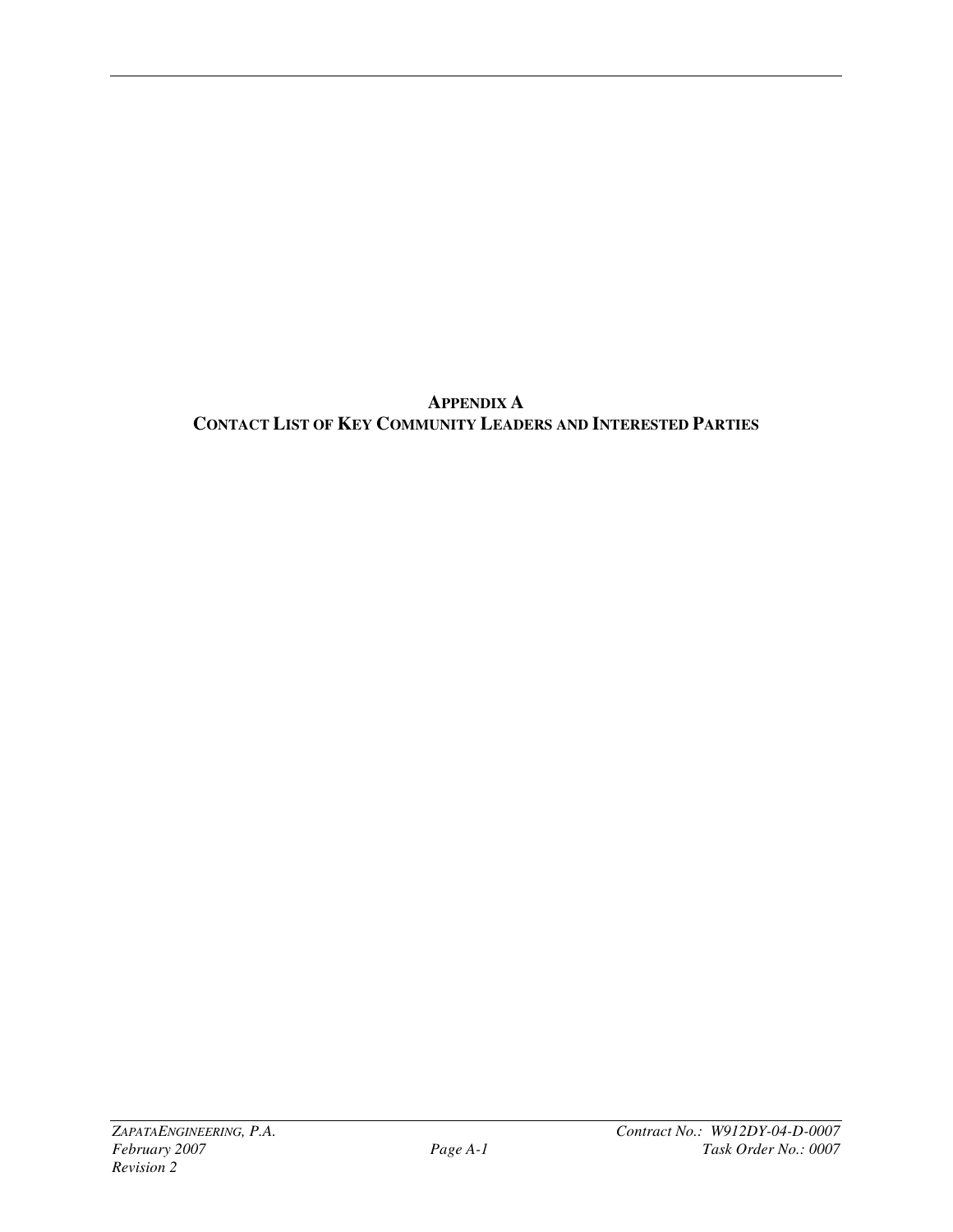#### **STATE SENATORS**

Senator Glenn G. Reese Senate District #11 507 Fagan Drive Inman, SC 29349 (864) 585-1956

Senator James Ritchie, Jr. Senate District #13 PO Box 1897 Spartanburg, SC 29304 (864) 594-5300

#### **STATE REPRESENTATIVES**

Representative Harold Mitchell Jr. House District #31 PO Box 3046 Spartanburg, SC 29304 (864) 583-2712 Representative Doug Smith House District #32 P.O. Drawer 5587 Spartanburg, SC 29304 (864) 582-8121

Representative Lanny F. LittleJohn House District #33 210 Deerwood Drive Pacolet, SC 29372 (864) 706-5565

Senator John Hawkins Senate District #12 PO Box 5048 Spartanburg, SC 29304 (864) 574-8801

Senator Harvey S. Peeler, Jr. Senate District #14 PO Box 742 Gaffney, SC 29342 (864) 489-9994

Representative Scott Talley House District #34 P.O. Box 2929 Spartanburg, SC 29304 (864) 582-3770 Representative G. Ralph Davenport House District #37 105 Ashland Terrace Boiling Springs, SC 29316 (864) 814-0070

Representative Bob Walker House District #38 P.O. Box 367 Landrum, SC 29356 (864) 457-3328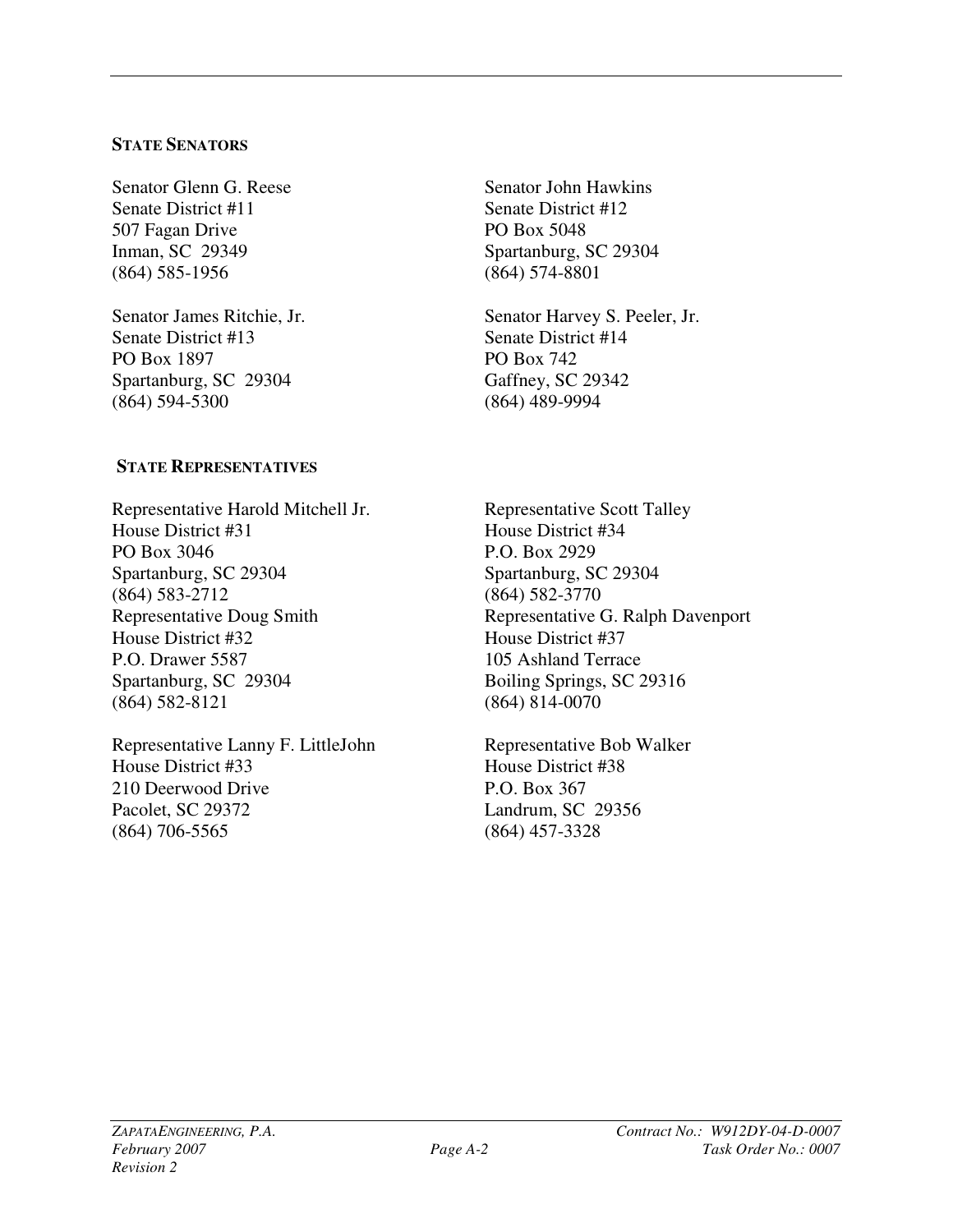#### **SPARTANBURG CITY COUNCIL**

Mayor William Barnet, III City of Spartanburg PO Drawer 1749 Spartanburg, SC 29304 (864) 596-2033

Honorable Linda Dogan City Council District #6 155 W. Centennial St. Spartanburg, SC 29303 (864) 596-3455

Honorable Junie L. White City Council District #4 591 Otis Boulevard Spartanburg, SC 29302 (864) 585-2359

Honorable Kenneth D. Smith City Council District #5 136 Overbrook Circle Spartanburg, SC 29306 (864) 205-9214

Honorable Renee Cariveau City Council District #2 1004 Glendalyn Circle Spartanburg, SC 29302 (864) 316-0532

Honorable Robert Reeder City Council District #3 128 Lincoln Dr. Spartanburg, SC 29306 (864) 503-2121

Honorable Joe D. Spigner City Council District #1 102 Fieldstone Rd Spartanburg, SC 29301 (864) 266-8626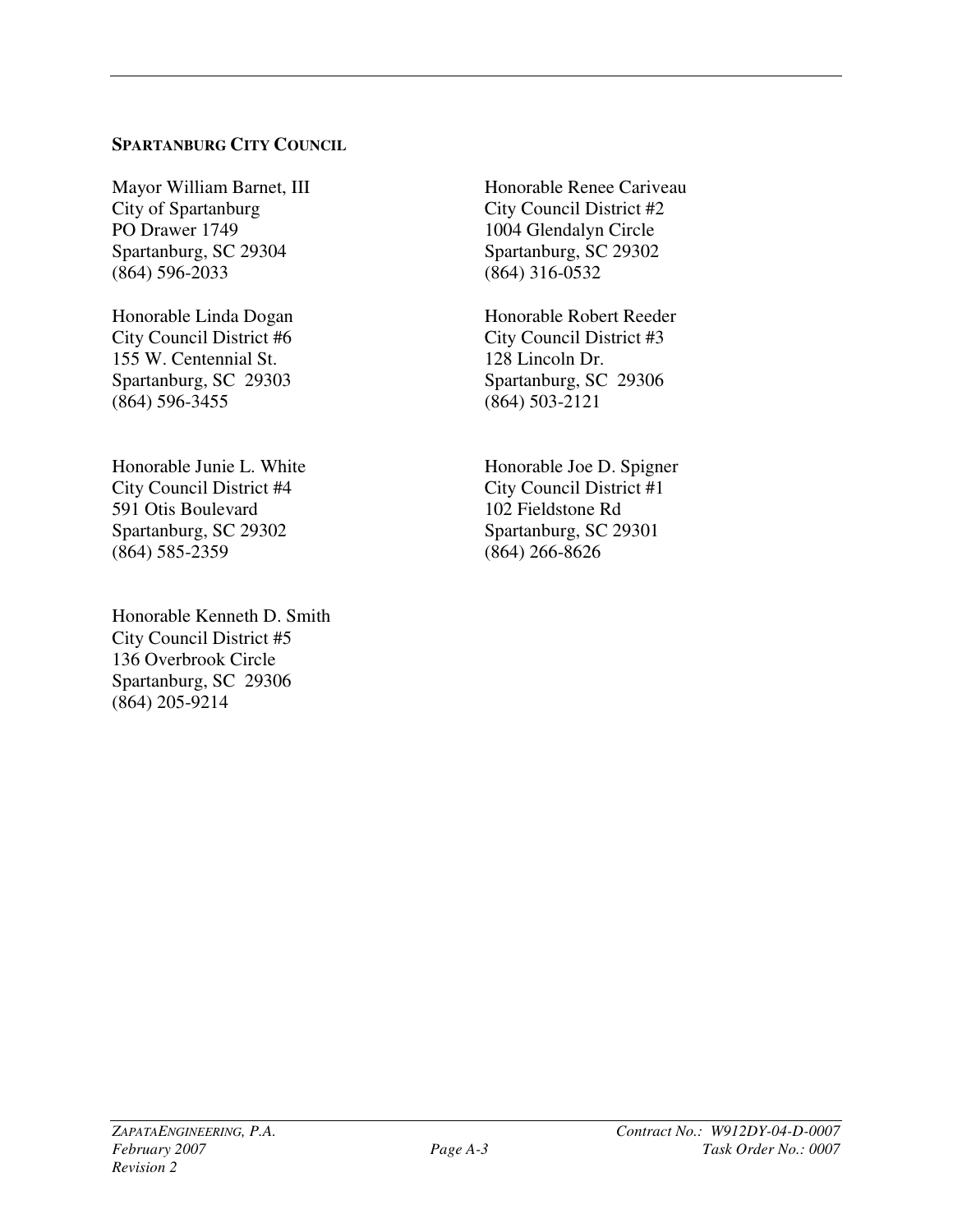#### **SPARTANBURG COUNTY COUNCIL**

Honorable Jeff Horton - Chairman County Council 255 Mountain Range Rd. Boiling Springs, SC 29316 (864) 583-0963

Honorable David Britt County Council District #3 320 Mills Avenue Spartanburg, SC 29302 (864) 595-3314 ext.264

Honorable Johnnye Code Stewart County Council District #1 P.O. Box 567 Spartanburg, SC 29304 (864) 583-1766

# **SURROUNDING CITY MAYORS**

Robert Hogan Mayor of Central Pacolet 130 Turner Street Central Pacolet, SC 29372 (864) 474-3710

Elaine Harris Mayor of Pacolet P.O. Box 700 Pacolet, SC 29372 (864) 474-9500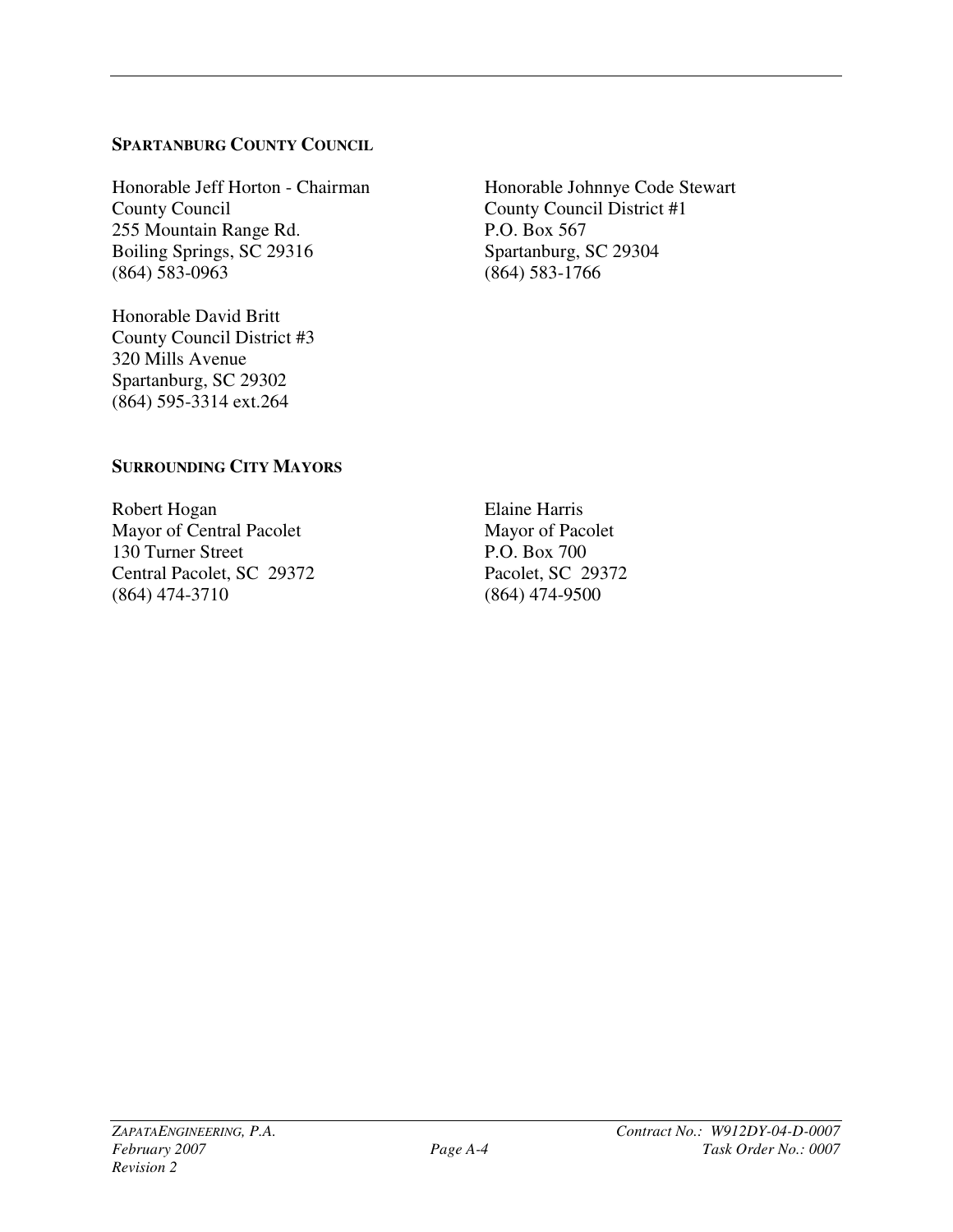#### **INTERESTED PARTIES**

Pacolet Fire Department 160 Hillbrock Circle Pacolet, SC 29372

Ms. Holly Watters Junior League of Spartanburg 615 E. Main Street Spartanburg, SC 29302

Mr. Scott Wilson SC DHEC BLWM-Div of Site Assessment & Remediation 2600 Bull Street Columbia, SC 29201

Mr. John Hinely US Army Corps of Engineers 100 West Oglethorpe Avenue Savannah, GA 31401-0889

Lt. John F. Dyas Spartanburg County Sheriff's Office 366 North Church Street Spartanburg, SC 29304

Mr. Jack Poole Cotton Creek Golf Club 640 Keltner Avenue Spartanburg, SC 29302

Mr. Mike Foley SC Dept. of Parks, Recreation, Tourism 1205 Pendleton Street Columbia, SC 29201

Mr. Barnie Harmon SC Dept. of Health and Environmental Control 975-C North Church Street Spartanburg, SC 29303-2717

Mr. Robert Cole SC DHEC Site Assessment Section 2600 Bull Street Columbia, SC 29201

Spartanburg County Environmental Services 298 Broadcast Drive Spartanburg, SC 29303

Mr. William Joyner US EPA Waste Management Division 61 Forsyth Street, SW Atlanta, GA 30303

Mr. Mihir Mehta, PE SC DHEC Bureau of Land & Waste Management 8901 Farrow Road Columbia, SC 29203

Ms. Mary A. Walter Space Conservation Endowment, Inc. PO Box 18168 Spartanburg, SC 29318

Mr. Rick Renna SC Law Enforcement Division PO Box 21398 Columbia, SC 29221-1398

Mr. Bill Porter SC Regional Housing Authority PO Box 326 Laurens, SC 29360

Mr. Gerry Perry Croft State Park 450 Croft State Park Road Spartanburg, SC 29302

Ms. Wanda Kirby Horsemen's Association PO Box 2283 Spartanburg, SC 29304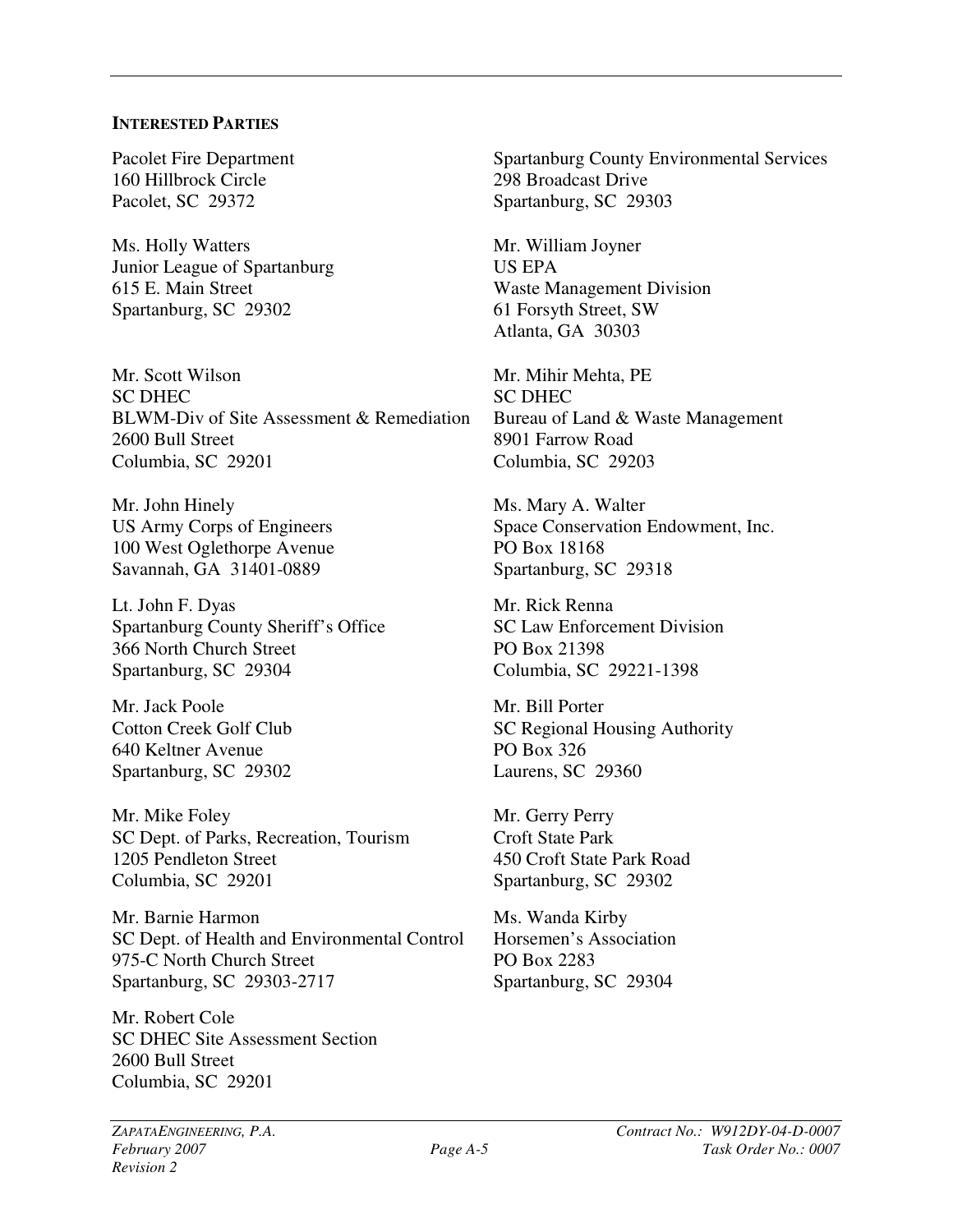# **APPENDIX B SUGGESTED MEETING LOCATIONS AND INFORMATION REPOSITORIES**